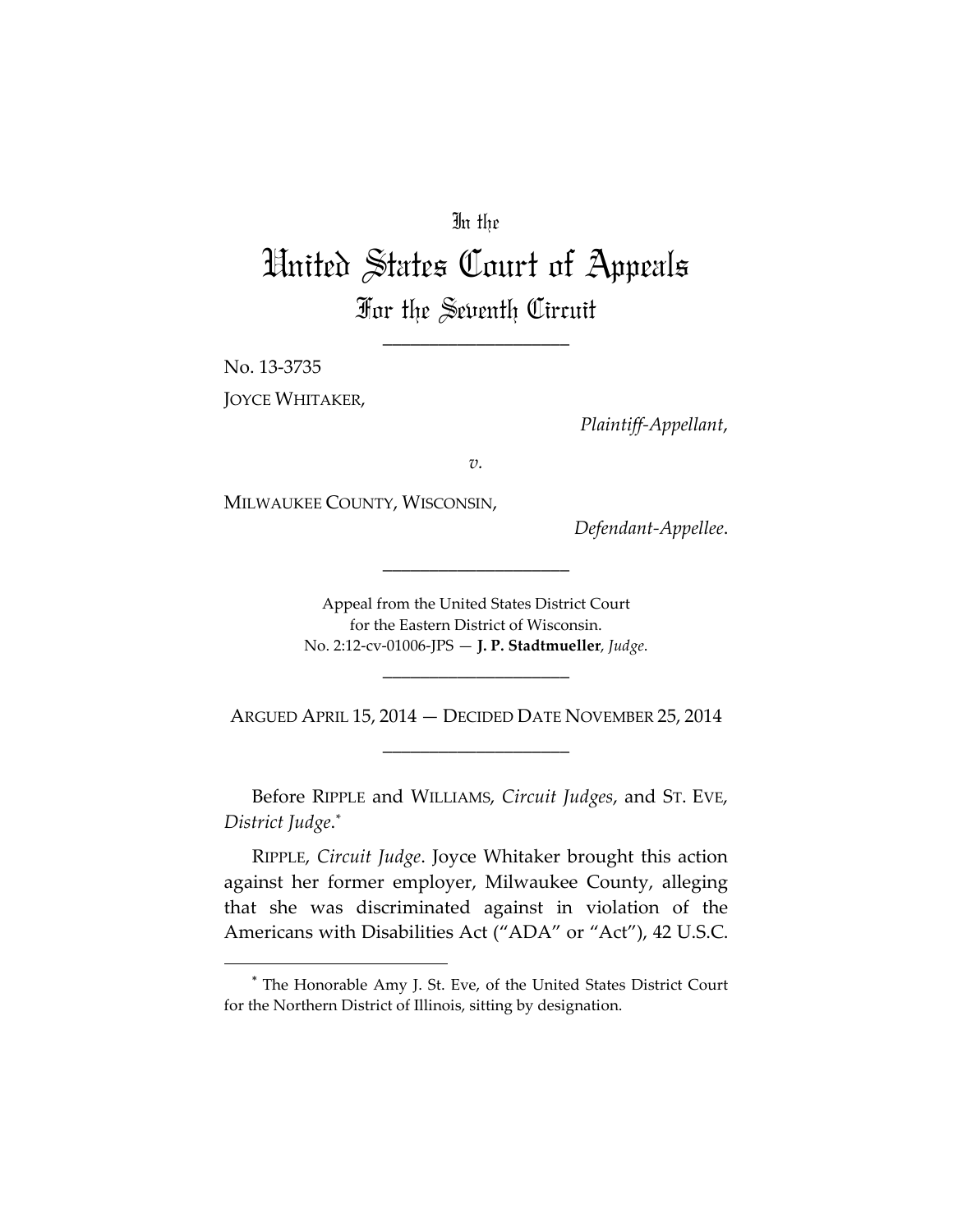§ 12101 *et seq*. She specifically alleged that her employer had failed to accommodate her disability by refusing to extend her period of medical leave, refusing to transfer her to another position, and then terminating her for reasons related to her disability. Milwaukee County (the "County") moved for summary judgment, which the district court granted. Ms. Whitaker now appeals. She challenges the district court's conclusion that her complaint impermissibly went beyond the scope of her EEOC charge and that Milwaukee County was not her "employer" under the statute.

We affirm the judgment of the district court. We conclude that, although Milwaukee County was Ms. Whitaker's official employer and was responsible for her compensation, it had no involvement in the principal decisions that she claims violated the statute and no authority to override those decisions, made by the State of Wisconsin's Department of Health Services personnel. Accordingly, the County cannot be held liable under the ADA for those decisions. Because the district court's judgment in favor of the County on the termination and denial of accommodation claims must be upheld on this basis, we need not consider whether that court erred in determining the scope of the charge as it concerns State conduct. With respect to whether the County is liable for any of its own actions, we hold Ms. Whitaker's allegations on these matters are outside the scope of her EEOC charge, and, therefore, we cannot consider them. We therefore affirm the district court's grant of summary judgment to Milwaukee County.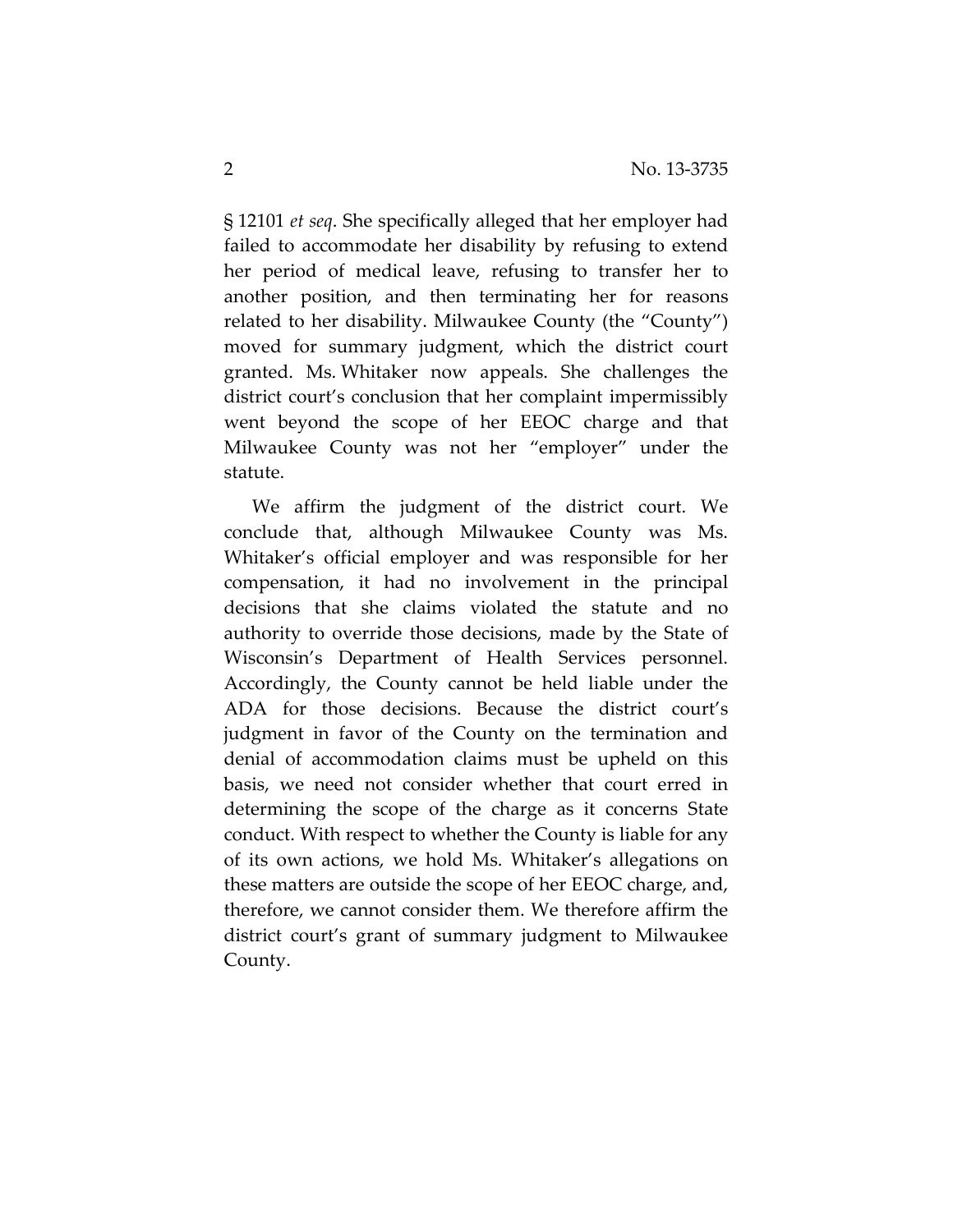#### **I**

### **BACKGROUND**

## **A.**

Beginning in 2001, Ms. Whitaker worked as a corrections officer for the County. In 2005, she sustained a work-related injury to her back and subsequently was diagnosed with degenerative lumbar disk disease and symptoms of chronic diskogenic low back pain and sciatica. As a result of these back conditions, she has physician-imposed permanent work restrictions and substantial limitations in a number of tasks, including sitting, standing, and walking. Through the County's employment relocation program, Ms. Whitaker was hired in 2006 as an Energy Assistance Specialist as an accommodation for her back disability. Later, in 2008, Ms. Whitaker became an Economic Support Specialist in the County's income maintenance (i.e., public benefits) program, where she continued until her termination in 2010.

In 2009, Wisconsin enacted a statute that directed the State's Department of Health Services ("DHS") to establish a unit to administer public assistance programs in Milwaukee County. *See* 2009 Wisconsin Act 15, § 22 (codified at Wis. Stat. § 49.825). The County previously had administered those functions through the unit in which Ms. Whitaker worked. Following the transition to State management, Ms. Whitaker remained an employee of the County, but worked in the DHS unit, now called Milwaukee County Enrollment Services ("MilES"). She retained her County badge and her membership (with seniority) in the union of County employees. She was compensated and received benefits from the County. This arrangement conformed to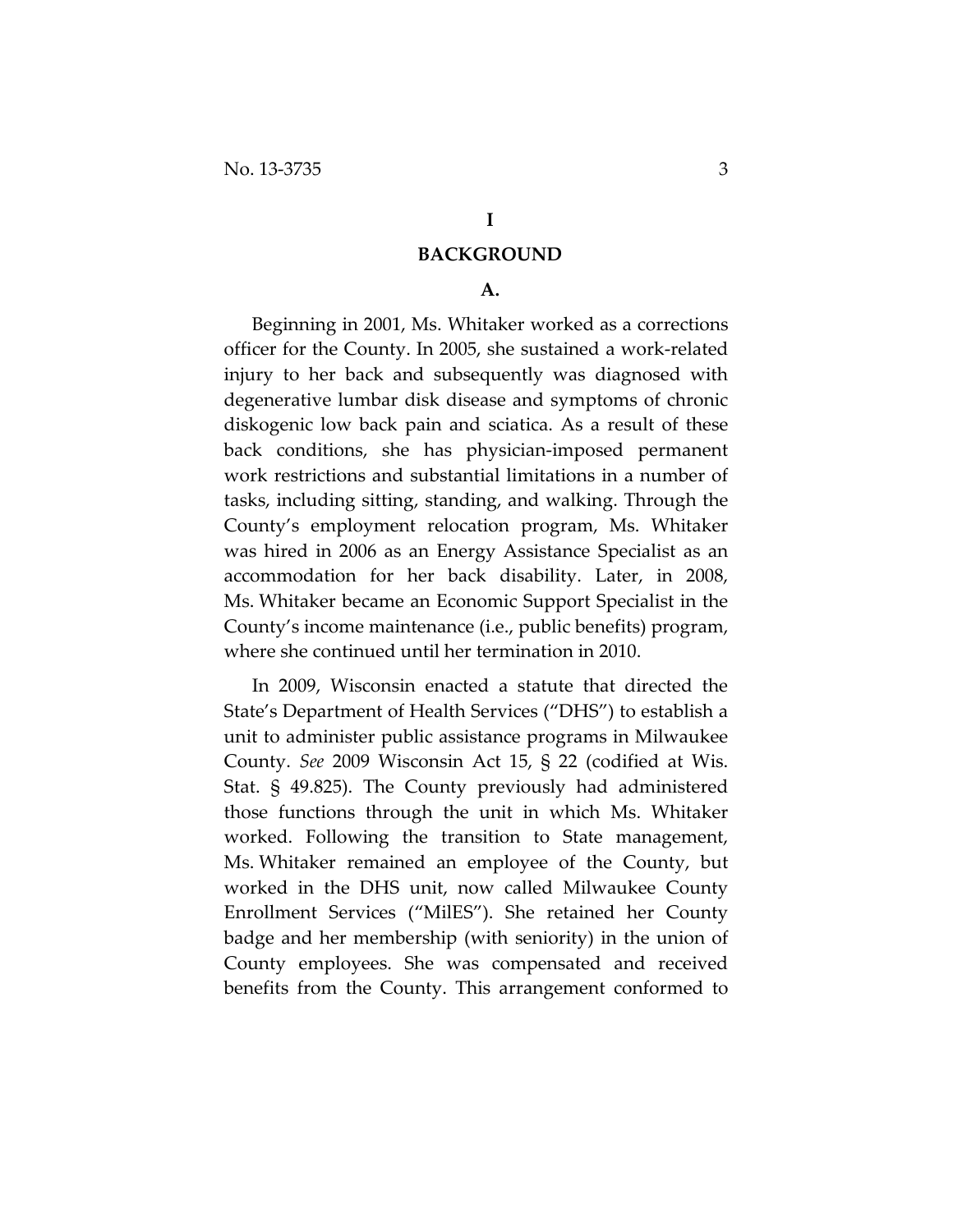the statute transferring administration to DHS. *See* Wis. Stat. § 49.825(3).

All of Ms. Whitaker's supervisors, however, were employees of Wisconsin DHS, as required by the statute, and they managed the day-to-day affairs of the office with no input from County officials.[1](#page-3-0) *See id.* § 49.825(3)(a). Her DHS supervisors had "the authority to hire, transfer, suspend, lay off, recall, promote, discharge, assign, reward, discipline, and adjust grievances with respect to, and state supervisory employees may supervise, county employees performing services … for the unit." *Id.* § 49.825(3)(b)(1). DHS employees also administered the leave program and had authority to resolve disputes with the applicable union.[2](#page-3-1) The transition began in May 2009, and the State had assumed full responsibility for the program by January 1, 2010. Ms. Whitaker does not allege that any County employees had involvement in any adverse employment actions taken with respect to her once the transfer to DHS administration was complete.

During her employment—both before and after the transition to DHS administration—Ms. Whitaker complained that at least one of her supervisors, MilES Deputy Director Vanessa Robertson, had ignored regularly her permanent work restrictions;<sup>[3](#page-3-2)</sup> Ms. Whitaker, however,

<span id="page-3-0"></span><sup>&</sup>lt;sup>1</sup> Supervisory employees under the previous County regime transitioned to State DHS employees with the transfer of administration.

<span id="page-3-2"></span><span id="page-3-1"></span> $2$  In addition to the dictates of the statute, the status of the workers vis-à-vis the County and State was memorialized in a memorandum of understanding between the County's union and the State in 2009.

<sup>3</sup> *See, e.g.*, R.43-10 at 37–40.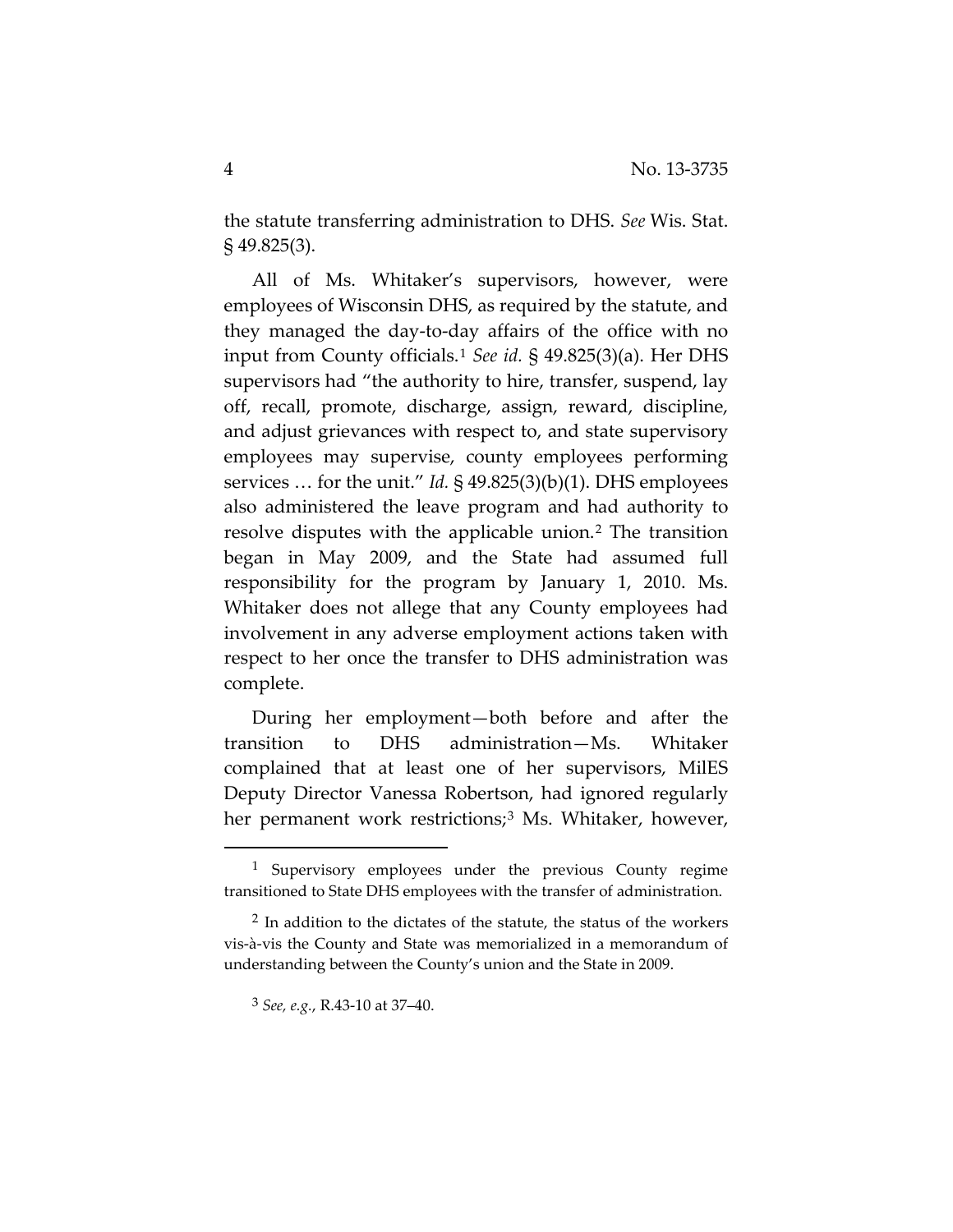did not file an EEOC complaint. She did request and receive a work accommodation in January 2010 from a DHS compliance officer relating to her ability to sit for only short periods. Six months later, in June 2010, Nicole Teasley, a human resources specialist for DHS, approved a request for intermittent leave under the Family and Medical Leave Act ("FMLA"), 29 U.S.C. § 2601–54.

On August 27, 2010, Ms. Whitaker aggravated her existing back disability. She then requested continuous FMLA leave, which also was approved in August by Teasley for an initial period of two weeks. One day before its expiration, Ms. Whitaker again requested continuous leave under the FMLA, this time citing both her own limitations and a need to provide care for her father. Teasley again approved the request, authorizing leave from September 8 through October 18. Teasley's letter noted that Ms. Whitaker's FMLA leave would be exhausted on October 19, 2010, and that she would then have an opportunity under her employment contract to request a leave of absence without pay for up to thirty days. On October 18, 2010, Ms. Whitaker forwarded to Teasley a request for a leave of absence, again citing her own condition and her need to care for her father; she requested a return-to-work date of December 28, 2010. On October 25, 2010, Teasley approved in part and denied in part Ms. Whitaker's request, allowing a contractual leave of absence only through November 5, 2010. A separate letter of the same date from Deputy Director Robertson reiterated that FMLA leave was exhausted and stated that Ms. Whitaker was expected to return to work on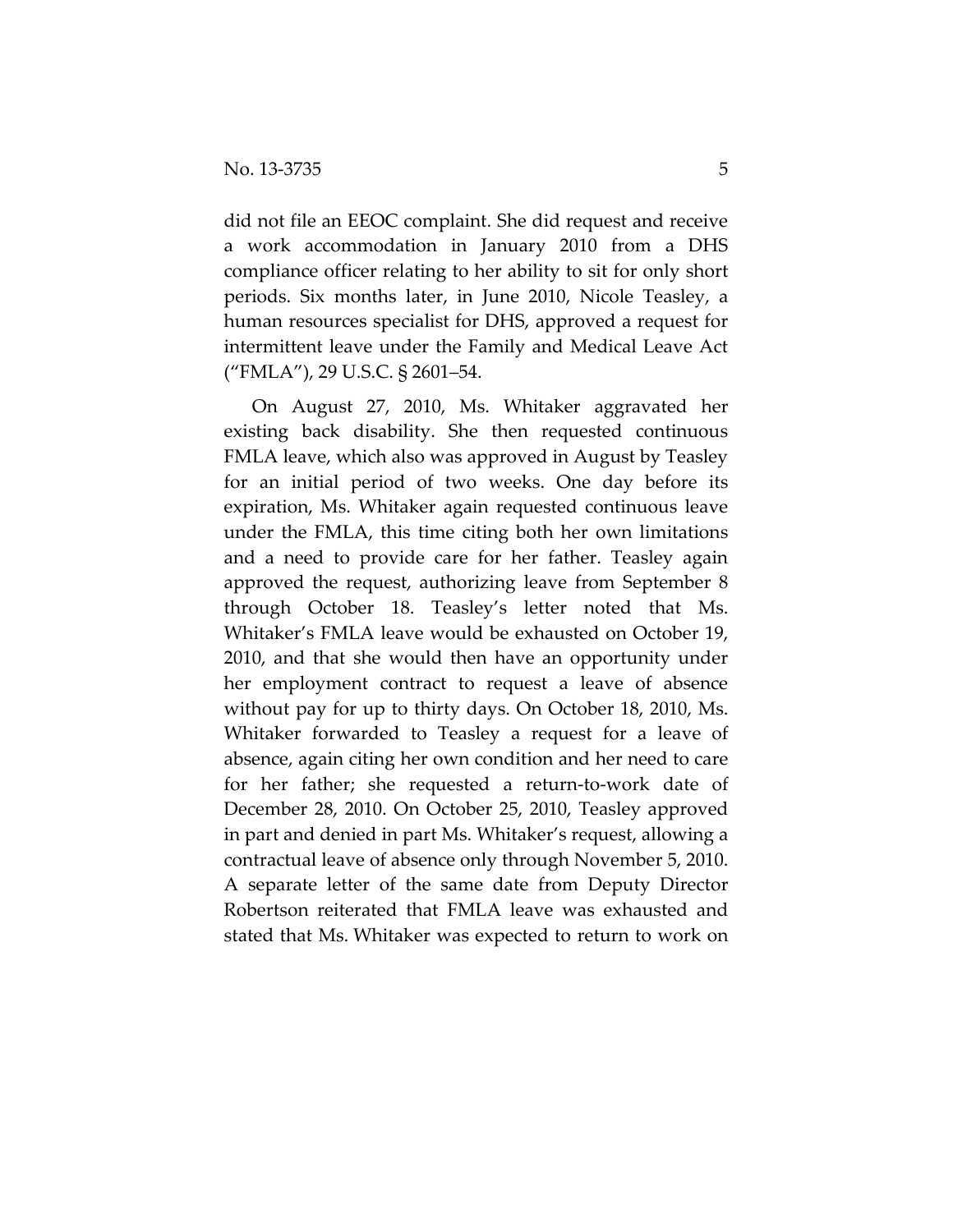November 8, 2010, and that, if she did not return, DHS would "begin the process for medical separation."[4](#page-5-0)

Ms. Whitaker did not return to work as scheduled. Her physician sent FMLA medical certifications on three occasions extending her need for medical leave first to mid-November, then mid-December, then mid-January 2011. In the meantime, however, by further letter dated November 15, 2010, Robertson provided Ms. Whitaker with a notice of intent to terminate her for medical reasons and explained the state statutory authority for termination of an employee who has exhausted available leave and remained unable to return to work. It also noted that employees who were medically separated would be referred to the County's Job Accommodations Coordinator to seek an alternative placement during a six-month leave of absence.[5](#page-5-1) A County human resources representative was copied on the correspondence.[6](#page-5-2) The letter also set a meeting on November 18th to discuss the proposed action. Ms. Whitaker attended the meeting along with a union representative, Teasley, and Robertson, and she confirmed that she was unable to return to work. DHS representatives reiterated their intent to terminate her. A confirmation letter from another DHS employee recited that Ms. Whitaker was "terminated

 $\overline{a}$ 

6 *See* R.43-10 at 14.

<sup>4</sup> *Id.* at 15.

<span id="page-5-2"></span><span id="page-5-1"></span><span id="page-5-0"></span><sup>5</sup> Ms. Whitaker apparently was not referred to this program, and the program was not notified of her medical separation. According to the Coordinator, the County had no authority to transfer employees through this program once the transition to DHS supervision of MilES was complete. *See* R.46 at 2.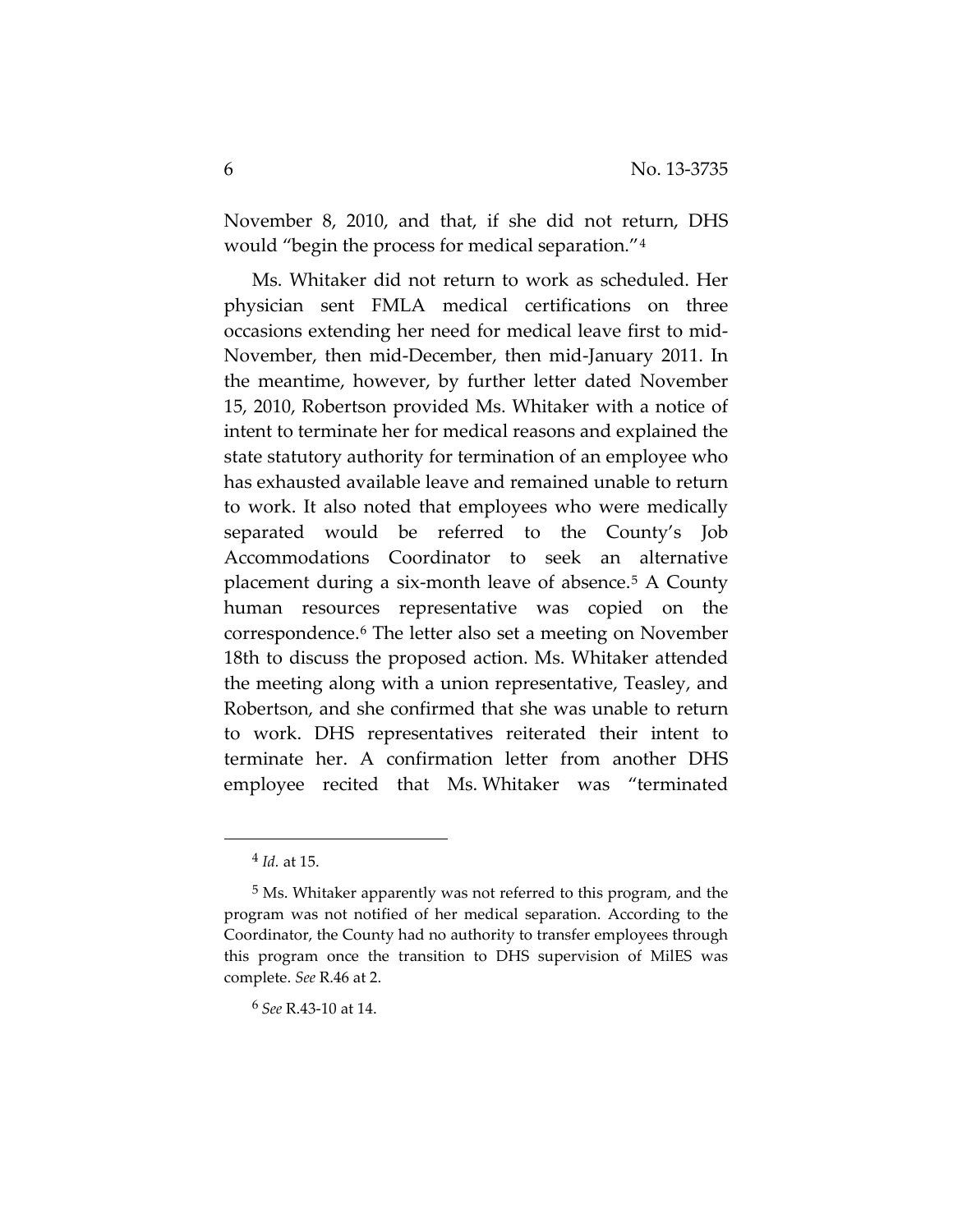effective November 30, 2010 for medical reasons," and the County's human resources director received a copy.[7](#page-6-0)

Meanwhile, on November 3, 2010—prior to receiving Robertson's notice of intent to terminate—Ms. Whitaker had filed a charge with the EEOC naming both Milwaukee County and Wisconsin DHS as employers. The charge stated: "I believe that I have been discharged on the basis of my disability in violation of" the ADA[.8](#page-6-1) It gave October 25, 2010—the date on which she was informed that her FMLA leave was exhausted and that she was required to return on November 8—as the only date of discrimination. The box available for "continuing action" was not selected. The EEOC issued a right to sue letter on July 26, 2012, and sent a dismissal letter on May 8, 2013, in which it stated that it was unable to conclude that there had been a violation of the statutes.

## **B.**

Ms. Whitaker brought this action in the district court and initially named both Milwaukee County and Wisconsin DHS as defendants. Wisconsin DHS then moved successfully for its dismissal from the action on the basis of Eleventh Amendment immunity. Ms. Whitaker filed an amended complaint, and Milwaukee County, now the sole defendant, moved for summary judgment on March 28, 2013. On November 6, 2013, with trial set for February, Ms. Whitaker moved for leave to file a second amended complaint. On

 $7 R.64-1$  at 68.

<span id="page-6-1"></span><span id="page-6-0"></span><sup>8</sup> *Id.* at 54.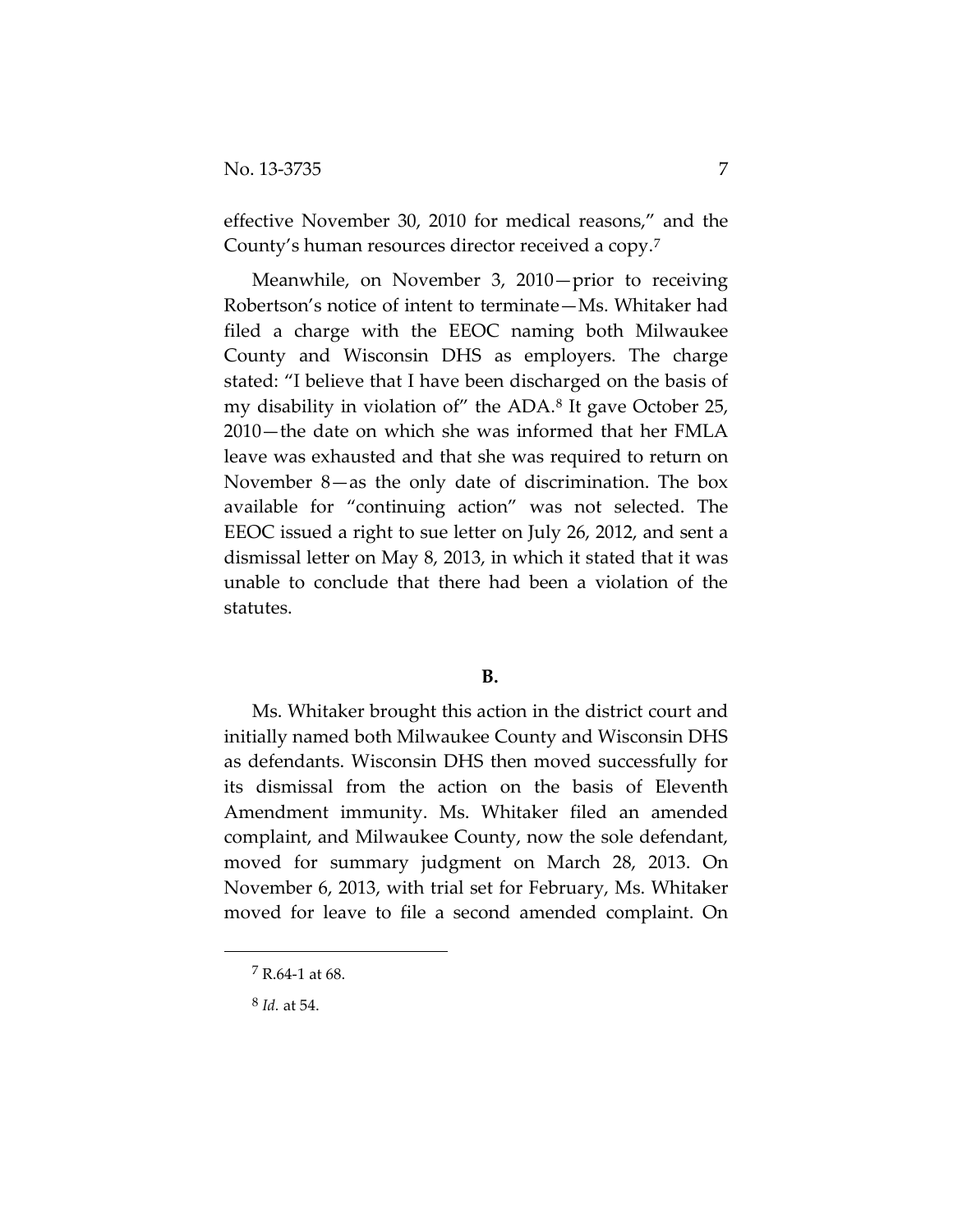November 12, 2013, in a single order, the district court denied Ms. Whitaker's motion for leave and granted the County's motion for summary judgment.

With respect to the motion to file a second amended complaint, Ms. Whitaker principally sought to rejoin Wisconsin DHS as a defendant and to add a claim under the Rehabilitation Act. The district court's decision denying leave concluded that granting the motion would unduly delay the proceedings and prejudice the County.[9](#page-7-0) It noted that the matter had been pending for more than a year and that no explanation had been provided for the delay.[10](#page-7-1) Because the operative facts were all known at the time of the first amendment, the court concluded that the only explanation was that the additional claim was "belatedlyidentified."[11](#page-7-2) It also held that adding DHS and a new theory of liability would prejudice Milwaukee County, which had "answered, engaged in discovery, and fully briefed a motion for summary judgment predicated upon the amended complaint."[12](#page-7-3) In the district court's view, if the amendment were allowed, "Milwaukee County would have to reassess its entire strategy in this matter, laying waste to significant efforts made in its defense."[13](#page-7-4)

<span id="page-7-0"></span><sup>9</sup> R.57 at 7 ("Whitaker's motion was filed much too late in the proceedings….").

<span id="page-7-2"></span><span id="page-7-1"></span> $10$  The record contains no explanation as to why a Rehabilitation Act claim was not contained in the initial complaint.

<sup>11</sup> *Id.*

<sup>12</sup> *Id.* at 8.

<span id="page-7-4"></span><span id="page-7-3"></span><sup>13</sup> *Id.* The district court's decision on this point is not before us on this appeal, and we express no view with respect to the matter.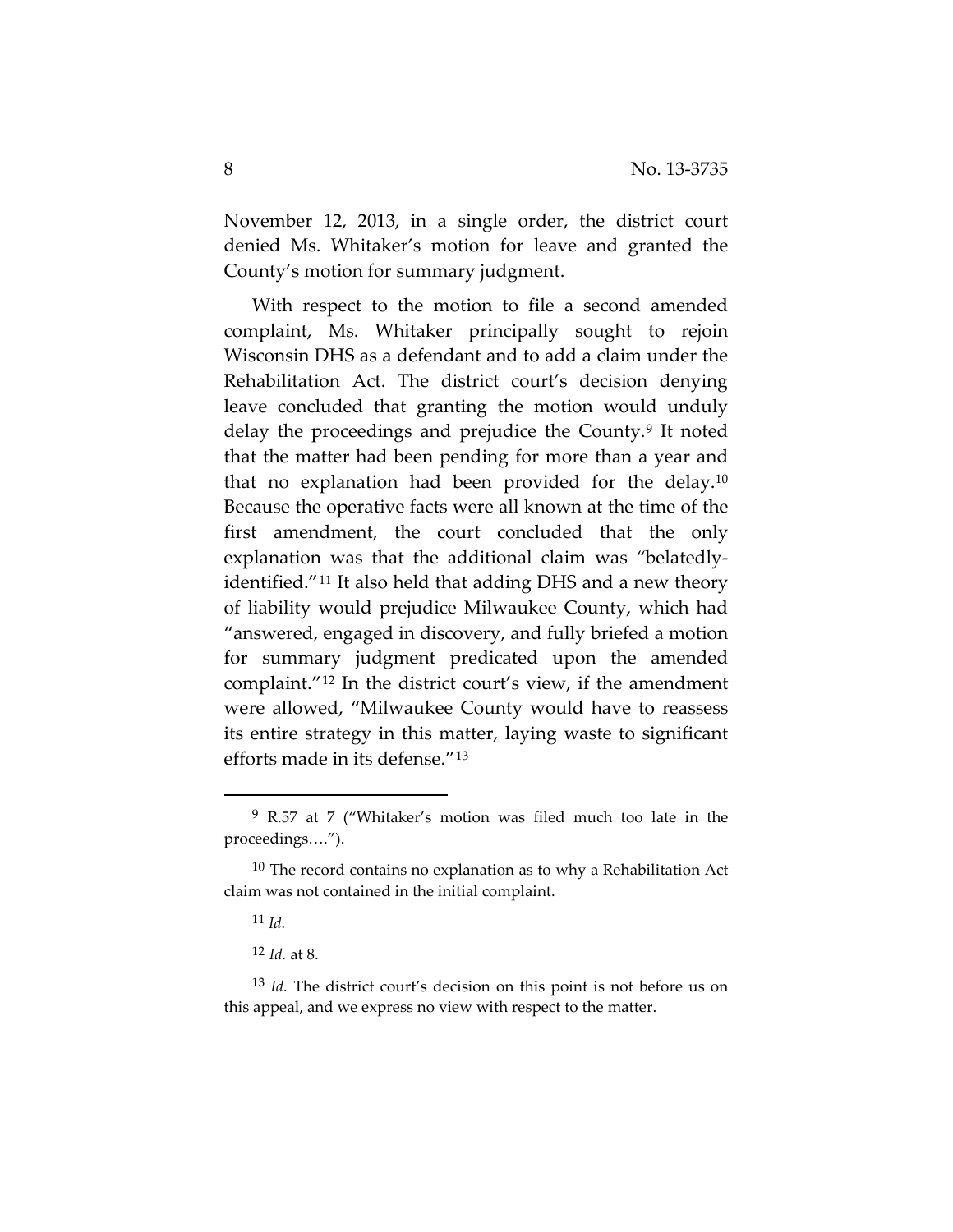Having determined that Ms. Whitaker could proceed only against the County under the ADA, the court then turned to the County's motion for summary judgment. It noted that Ms. Whitaker's amended complaint made three claims related to a failure to accommodate as well as one claim for unlawful termination, while her EEOC charge referenced only her termination. It ruled that the additional claims were not "like or reasonably related to"[14](#page-8-0) the claim included within the charge, finding the case analogous to *Green v. National Steel Corp., Midwest Division*, 197 F.3d 894 (7th Cir. 1999). Accordingly, the district court dismissed as unexhausted all of the failure-to-accommodate claims.

Turning to the remaining termination claim, the district court held that Ms. Whitaker's claims against the County as a "joint employer" with DHS "fail[ed] as a matter of procedure and merit."[15](#page-8-1) Procedurally, the court held that Ms. Whitaker could not argue a joint employer theory because, in her pleadings, she had alleged an agency relationship between the County and Wisconsin DHS. The district court viewed this argument as an unacceptable attempt to amend the pleadings through summary judgment argument and raise a new theory of liability in opposition briefing to summary judgment. Because this claim "was not timely raised," the County "did not have adequate notice" of the theory, and the court declined to "consider this argument in its analysis of Milwaukee County's motion for summary judgment."[16](#page-8-2)

<span id="page-8-0"></span><sup>14</sup> *Id.* at 9 (internal quotation marks omitted).

<span id="page-8-1"></span><sup>15</sup> *Id.* at 11.

<span id="page-8-2"></span><sup>16</sup> *Id.* at 13–14.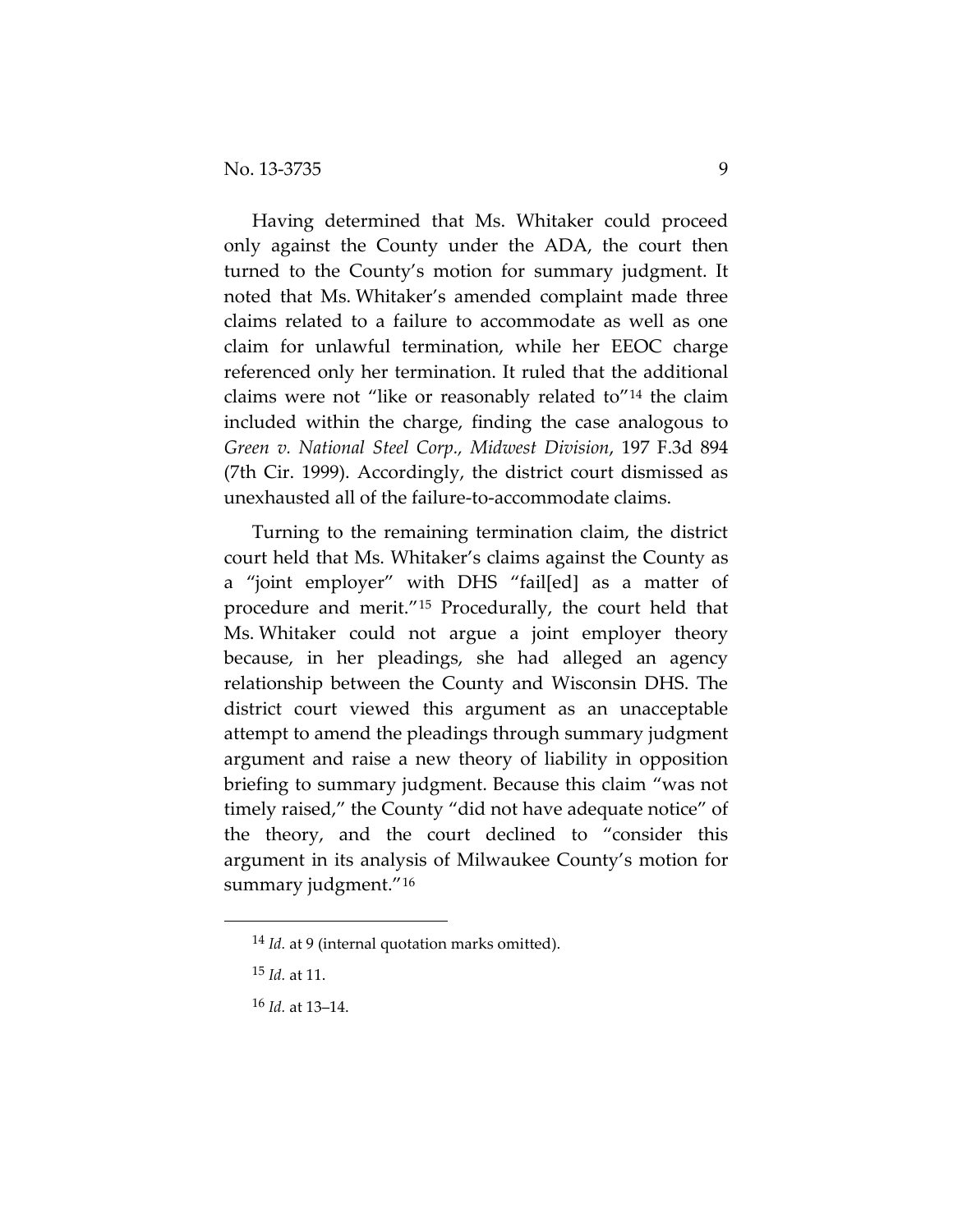The court then held that Milwaukee County was not properly liable for allegedly discriminatory acts performed by DHS. "The undisputed facts show that Milwaukee County did not act with regard to Whitaker's termination; rather, the facts demonstrate the direct opposite, namely that Milwaukee County had no power to act."[17](#page-9-0) The court therefore entered summary judgment for the County.

Ms. Whitaker now appeals. She challenges the district court's determinations that (1) it would not consider a joint employer theory of liability on the merits; and (2) her failureto-accommodate claims are outside the scope of her EEOC charge.

## **II**

#### **DISCUSSION**

#### **A.**

Ms. Whitaker's amended complaint includes several allegations that there was an agency relationship between the County and Wisconsin DHS such that the County could be liable for discriminatory acts by DHS employees. Ms. Whitaker apparently abandoned this theory at some point before summary judgment, where she argued, in opposition to the County's motion, that the County and Wisconsin DHS were "joint employers." The district court rejected the joint employer argument on the basis that it was raised inappropriately in response to summary judgment and was an attempt to amend the pleadings. The court relied

<span id="page-9-0"></span><sup>17</sup> *Id.* at 16.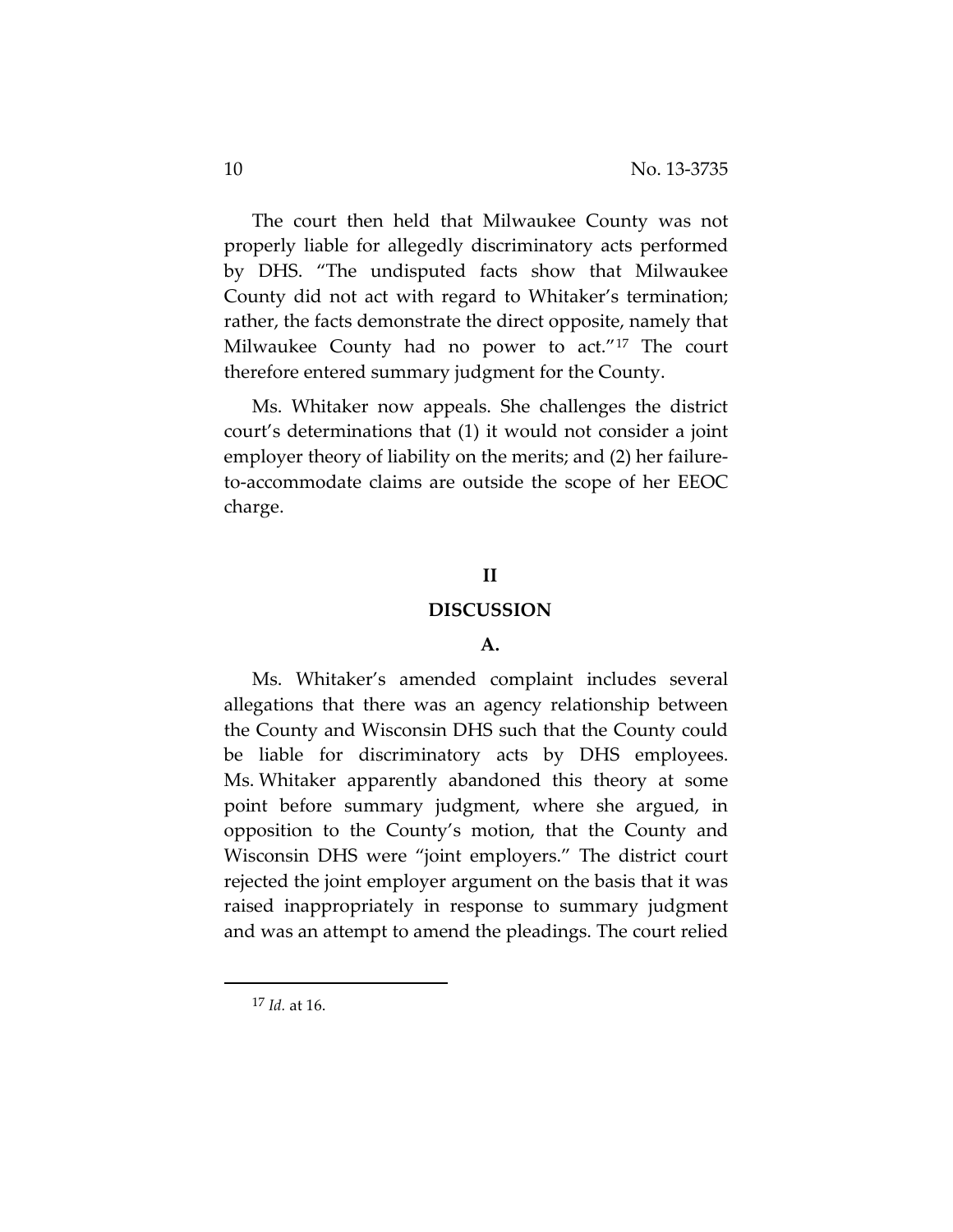principally on *Shanahan v. City of Chicago*, 82 F.3d 776 (7th Cir. 1996), and *Abuelyaman v. Illinois State University*, 667 F.3d 800 (7th Cir. 2011). The district court viewed these cases as standing for the principle that a party may neither amend its pleadings by argument in opposition to summary judgment nor introduce new theories of liability in opposition to summary judgment.

We start our own analysis with a review of the principal cases upon which the district court relied. In *Shanahan*, the plaintiff made a First Amendment claim, alleging that he had been demoted because he had refused to hire political supporters of the mayor. 82 F.3d at 777. When the defendants responded at summary judgment that they did not know the political affiliation of the relevant employees, the plaintiff responded that it was in fact the employees' union membership and the union's support for the mayor that motivated the action. We determined that the district court properly denied leave to amend the complaint to add this allegation when it was raised in response to summary judgment. Notably, we commented that the plaintiff's action was an impermissible attempt to "amend his complaint." *Id.*  at 781. The plaintiff had altered radically the factual basis of his complaint at summary judgment. Similarly, in *Abueleyaman*, a professor alleged various forms of discrimination and retaliation in his complaint. 667 F.3d at 806. In his response to a summary judgment motion, he added an entirely new *factual* basis for retaliation not previously presented. Again, we approved of the district court's refusal to consider the new "theory." *Id.* at 813–14.

In each case, new and drastic factual allegations of motivation for the discriminating party's action were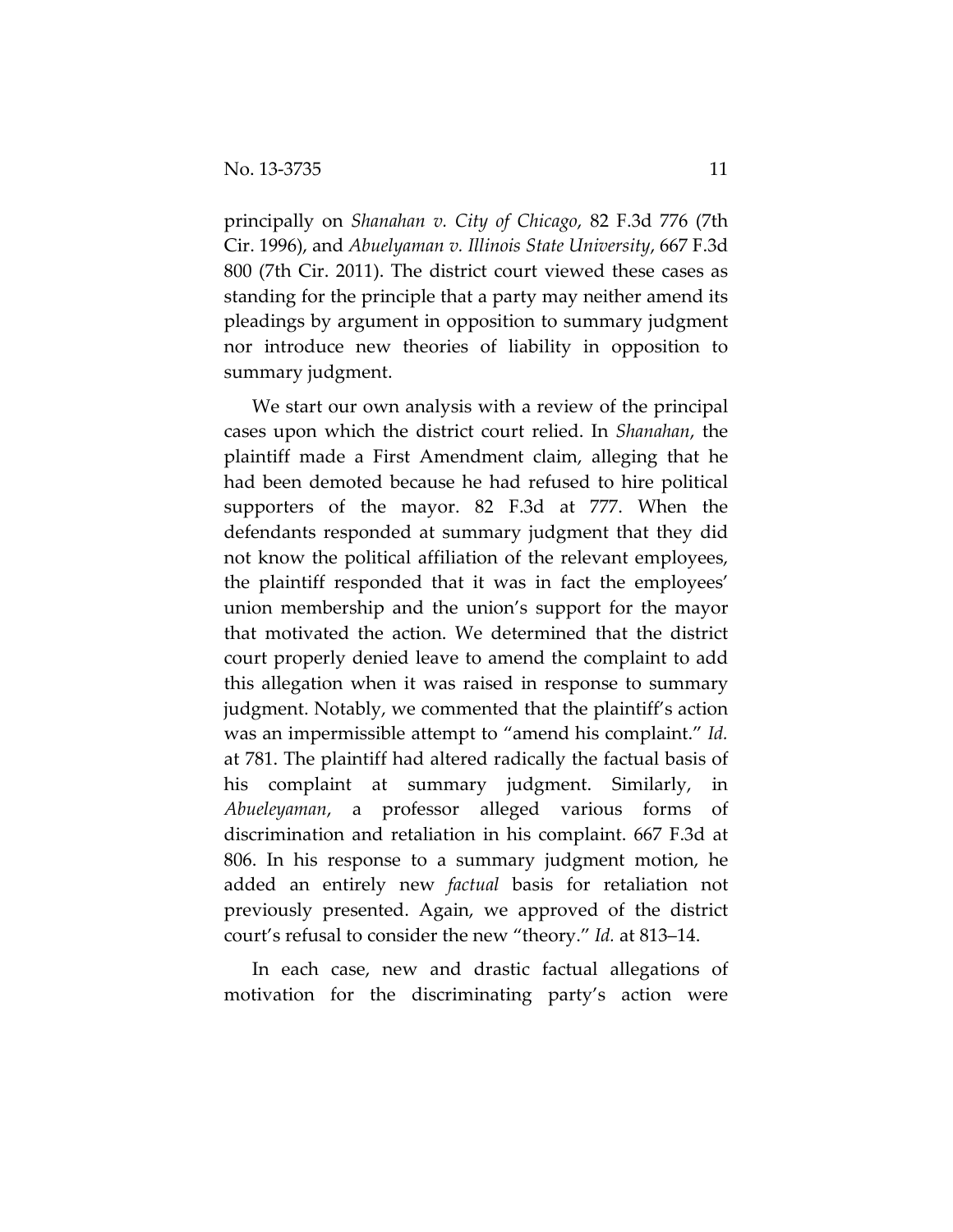proffered at the summary judgment stage. The plaintiff sought to introduce a new factual basis not previously presented in the pleadings for a claim. These cases are compatible with our cases that emphasize that it is factual allegations, not legal theories, that must be pleaded in a complaint. In *Del Marcelle v. Brown County Corp.*, 680 F.3d 887 (7th Cir. 2012) (en banc), we stated explicitly that "plaintiffs are not required to plead legal theories, even in the new world of pleading that is developing in the wake of the Supreme Court's decisions in *Bell Atlantic Corp. v. Twombly*, 550 U.S. 544 (2007), and *Ashcroft v. Iqbal*, 556 U.S. 662 (2009)." *Del Marcelle*, 680 F.3d at 909 (parallel citations omitted).[18](#page-11-0) More recently, the Supreme Court has confirmed explicitly this principle. *Johnson v. City of Shelby*, 135 S. Ct. 346, 347 (2014) (per curiam). In the cases relied upon by the district court, new factual bases for claims or legal claims were at the center of the analysis.

<span id="page-11-0"></span><sup>18</sup> *See also Alden Mgmt. Servs., Inc. v. Chao*, 532 F.3d 578, 582 (7th Cir. 2008) ("Courts don't hold a party to its first legal theory. One does not plead law… ."); *Bartholet v. Reishauer A.G. (Zurich)*, 953 F.2d 1073, 1078 (7th Cir. 1992) ("[T]he complaint need not identify a legal theory, and specifying an incorrect theory is not fatal.").

A plaintiff may, of course, plead herself out of court with *factual* allegations that disprove the theory she ultimately pursues, but that did not occur in this case. Ms. Whitaker made allegations of agency that she was not able to support with facts at summary judgment, but her allegations themselves did not provide the County with any "impenetrable defense" to her claims. *See Tamayo v. Blagojevich*, 526 F.3d 1074, 1086 (7th Cir. 2008) ("[O]ur pleading rules do not tolerate factual inconsistencies in a complaint, [but] they do permit inconsistencies in legal theories.").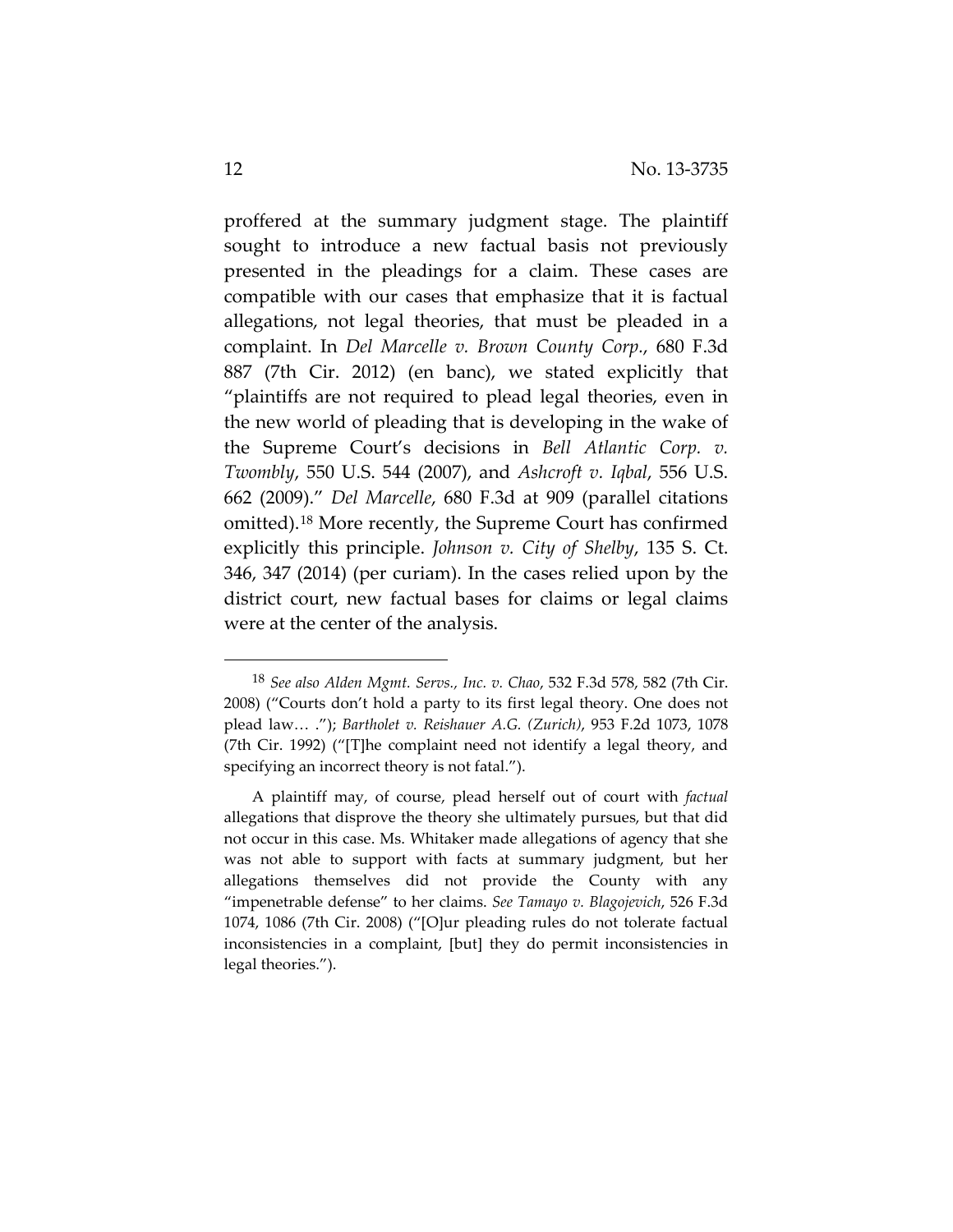$\overline{a}$ 

The situation presented in the present case is significantly different and, in our view, requires a different approach. Ms. Whitaker has alleged, from the beginning, that the relationship of the County and Wisconsin DHS is such that the County is liable for the actions of the DHS supervisors who denied her additional leave and terminated her through medical separation. This fundamental factual allegation always has been supported by identical facts about her employment relationship. There is no material dispute about those facts. Ms. Whitaker did not attempt to add a new substantive claim or even a new factual theory of liability; she offered an alternative legal characterization of the factual relationship between the two governmental entities, a characterization that she believes supports her claim of County liability for DHS's adverse employment actions.[19](#page-12-0) We do not believe that this new characterization offered any unfair surprise.

<span id="page-12-0"></span> $19$  The County's response asserts that Ms. Whitaker took a "directly contrary" position in her complaint and that her attempted change "surprise[d]" the County unfairly. Appellee's Br. 6. Indeed, under certain limited circumstances, we have held that it is appropriate to hold a plaintiff to an initial legal theory.

With immaterial exceptions, the rules require only the pleading of a claim…. So there is no burden on the plaintiff to justify its altering its original theory. *Which is not to say that such an alteration is always permissible.* If the complaint explicitly or implicitly disclaims certain legal characterizations of the claim, an effort to retract the disclaimer may come as a surprise to the defendant and make it more costly or difficult for him to defend, or may simply protract the lawsuit inexcusably. Or by tacit agreement of the parties a possible interpretation of the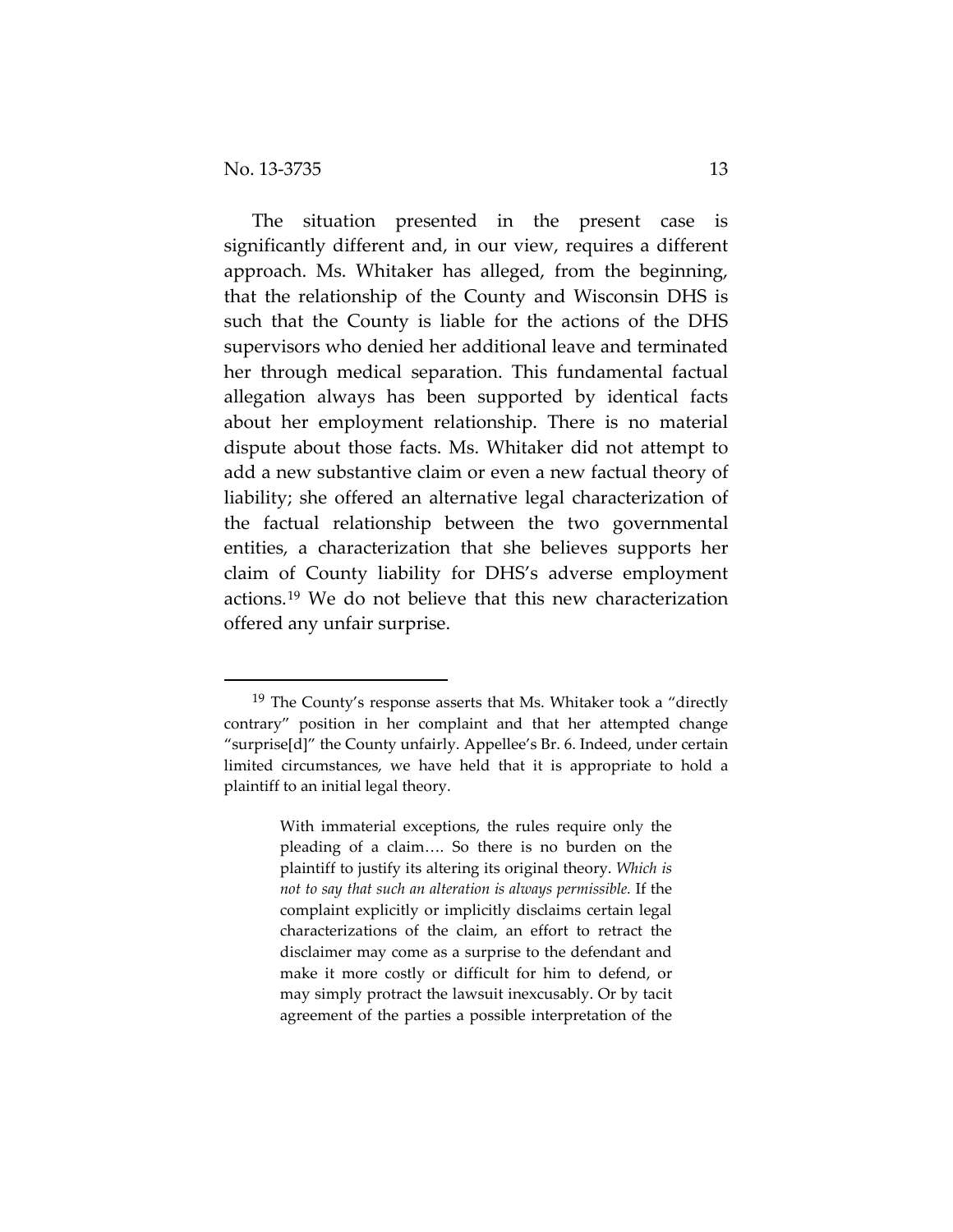In short, the rule that the district court discerned from our cases is correct but inapplicable, and Ms. Whitaker should have been permitted to present her "joint employer" theory. We therefore consider the merits of that argument here.

#### **B.**

The principal question presented in this appeal is whether the County can be held liable for actions of Wisconsin DHS that are alleged to violate the ADA. The ADA creates a cause of action for qualified individuals with

> complaint may simply not be pursued—the case may develop along quite other lines—and an effort to redirect the case may cause unreasonable delay even if there is no surprise to the defendant. In either of these cases the district court can and should hold the plaintiff to his original theory.

*Vidimos, Inc. v. Laser Lab Ltd.*, 99 F.3d 217, 222 (7th Cir. 1996) (emphasis added) (citations omitted). In the present case, however, we cannot accept this view. Ms. Whitaker's position is not contrary or surprising in the manner described in the case law; it simply does not stray sufficiently from her initial position to be rejected on this basis. *See, e.g.*, *Chaveriat v. Williams Pipe Line Co.*, 11 F.3d 1420, 1428–30 (7th Cir. 1993) (plaintiff unable to amend claim where prior position supported favorable treatment by EPA and change to new position in later litigation would be unfair and contradictory); *Johnson v. Methodist Med. Ctr. of Ill.*, 10 F.3d 1300, 1304 (7th Cir. 1993) (plaintiff unable to amend to add allegations that medical negligence was caused in ways not contemplated by the original complaint, including different actors, at a late stage in proceedings). Furthermore, the County's contention that it was surprised is unpersuasive when the alternate legal basis for liability is based on the same allegations and the undisputed factual relationship between the relevant entities.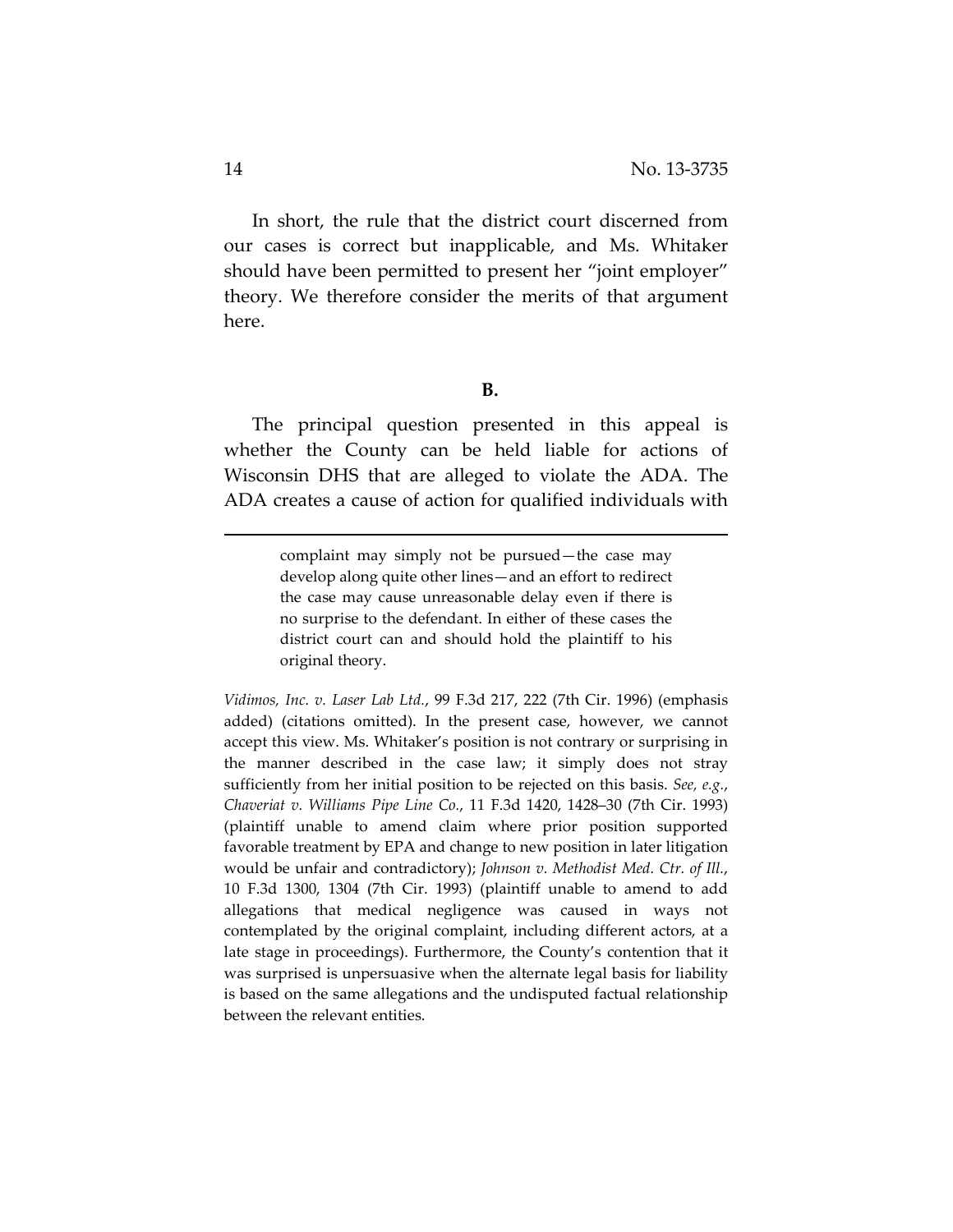a disability where there has been "discriminat[ion]…in regard to…[the] discharge of employees, employee compensation, job training, and other terms, conditions, and privileges of employment" by a "covered entity." 42 U.S.C. § 12112(a). A "covered entity" includes an employer meeting certain minimum qualifications, *see id.* § 12111(2), (5)(A), and it is undisputed that Wisconsin DHS and the County both meet the minimum statutory qualifications. But in order to assert her rights under the ADA as an employee, Ms. Whitaker must establish that she was "employed by" the employer that she seeks to hold liable. *Id.* § 12111(4).

It is undisputed that, by virtue of 2009 Wisconsin Act 15, Ms. Whitaker was retained, as a formal matter, as an employee of the County. *See* Wis. Stat. § 49.825(3). She remained a member of the union of County employees, and the County remained responsible for the "administrative tasks related to payroll and benefits" for Ms. Whitaker and her colleagues. *Id.* § 49.825(3)(c). Her supervisors, who are the relevant decisionmakers in the present case, however, were required by statute to be employees of Wisconsin DHS. *Id.* § 49.825(3)(a). Those State employees had the exclusive "authority to…discharge[]…and…supervise[] county employees" and controlled the day-to-day activities of staff who worked for the MilES unit. *Id.* § 49.825(3)(b)(1).

In light of the complex relationships that sometimes exist between individuals and the modern entities for which they work, courts have fashioned a number of tests that determine when a particular employer may be subject to liability under the ADA and related civil rights statutes. Specifically, when more than one entity is potentially involved in the employment relationship, two prominent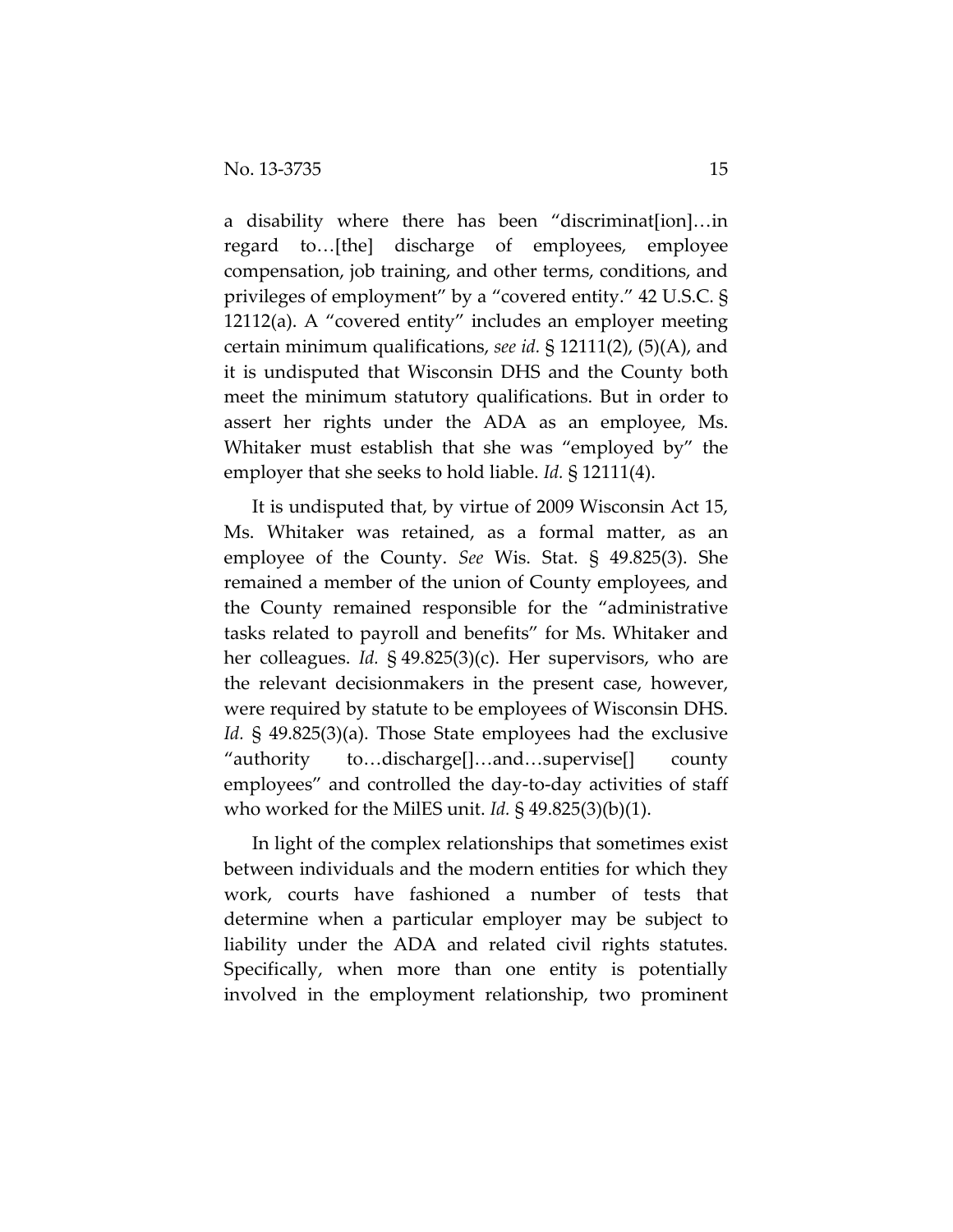tests have been applied by various courts to determine who qualifies as an employer under the statute. One argues that two nominally distinct entities in fact comprise a "single employer"; the other acknowledges that two entities are, in fact, distinct, but concerns whether each exercises sufficient control over the terms and conditions of employment such that they are "joint employers," either of which faces potential liability under the statute. *See, e.g.*, *Knitter v. Corvias Military Living, LLC*, 758 F.3d 1214, 1226–27 (10th Cir. 2014). Ms. Whitaker focuses on the joint employer test.

The joint employer concept derives from labor law, *see, e.g.*, *DiMucci Constr. Co. v. NLRB*, 24 F.3d 949, 953 (7th Cir. 1994) (citing *Boire v. Greyhound Corp.*, 376 U.S. 473 (1964) (representation case)); it has been employed infrequently in employment cases in this circuit, *see, e.g.*, *Robinson v. Sappington*, 351 F.3d 317, 332 n.9 & 337–39 (7th Cir. 2003) (noting the possibility that an entity qualified as a joint employer in Title VII case, but finding it unnecessary to resolve the question).

In the traditional labor law context, the "joint-employer" language is designed to identify the business entities that control the employees' terms and conditions of employment. As one of our sister circuits has stated:

> The basis of the finding [of a joint employer] is simply that one employer while contracting in good faith with an otherwise independent company, has retained for itself sufficient control of the terms and conditions of employment of the employees who are employed by the other employer. Thus, the "joint employer" concept recognizes that the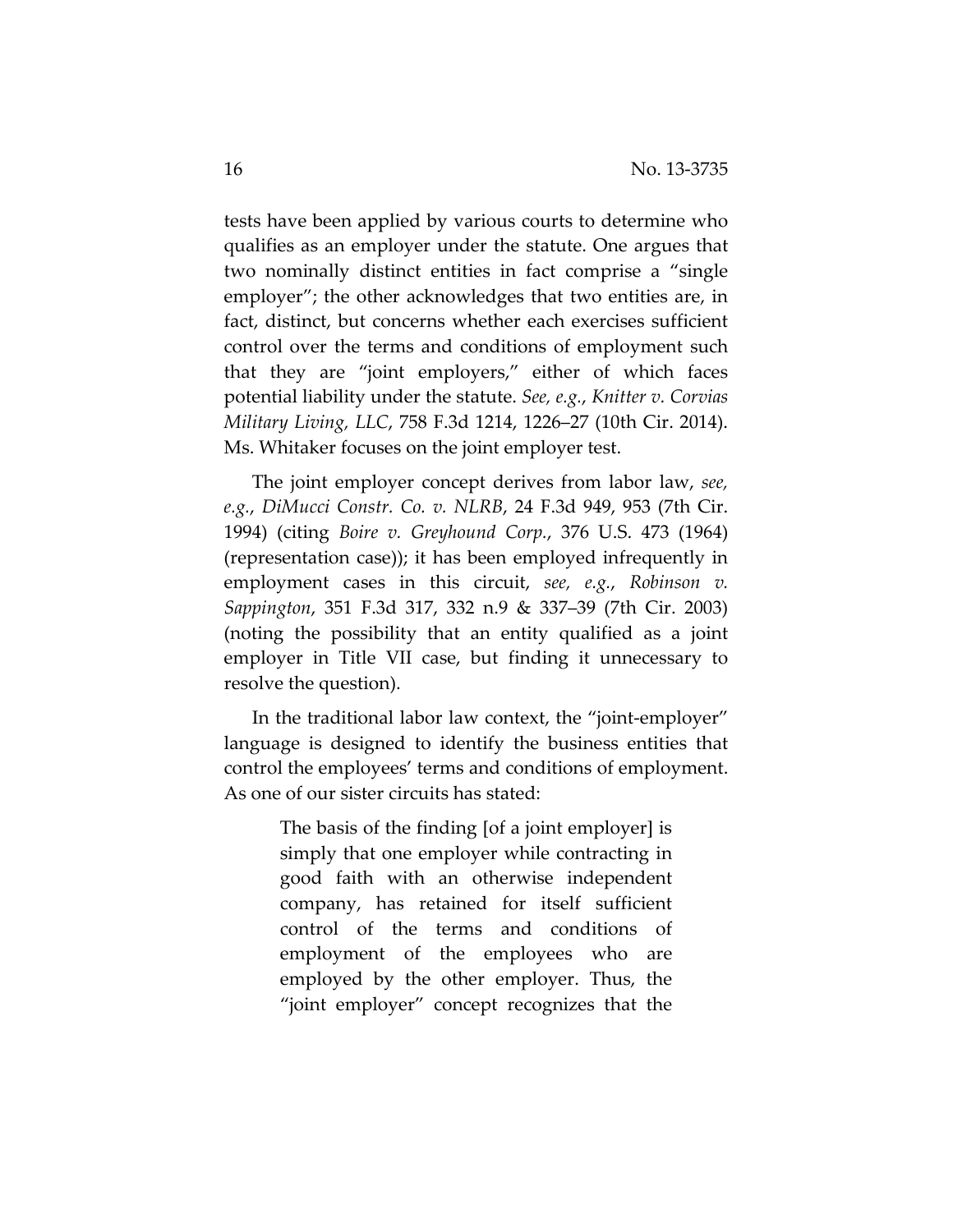business entities involved are in fact separate but that they *share* or co-determine those matters governing the essential terms and conditions of employment.

*NLRB v. Browning-Ferris Indus. of Pa., Inc.*, 691 F.2d 1117, 1123 (3d Cir. 1982) (emphasis in original) (citation omitted). In the same context, we have stated that an entity *other than the actual employer* may be considered a "joint employer" "only if it exerted significant control over" the employee. *G. Heileman Brewing Co. v. NLRB*, 879 F.2d 1526, 1530 (7th Cir. 1989). "Factors to consider in determining joint employer status are (1) supervision of employees' day-to-day activities; (2) authority to hire or fire employees; (3) promulgation of work rules and conditions of employment; (4) issuance of work assignments; and (5) issuance of operating instructions." *DiMucci Constr. Co.*, 24 F.3d at 952. We also have held, however, "that for a joint-employer relationship to exist, each alleged employer must exercise control over the working conditions of the employee, although the ultimate determination will vary depending on the specific facts of each case." *Moldenhauer v. Tazewell-Pekin Consol. Commc'ns Ctr.*, 536 F.3d 640, 644 (7th Cir. 2008) (emphasis added) (deciding a case under the FMLA, which includes joint employer regulations promulgated by the Department of Labor).

We regard reliance on traditional labor law principles to be an awkward approach to determining Title VII liability. The issue previously has been put before us, but we have not employed the labor standards in the manner now urged by Ms. Whitaker. *Robinson v. Sappington*, 351 F.3d 317, was a Title VII case also involving employees divided among the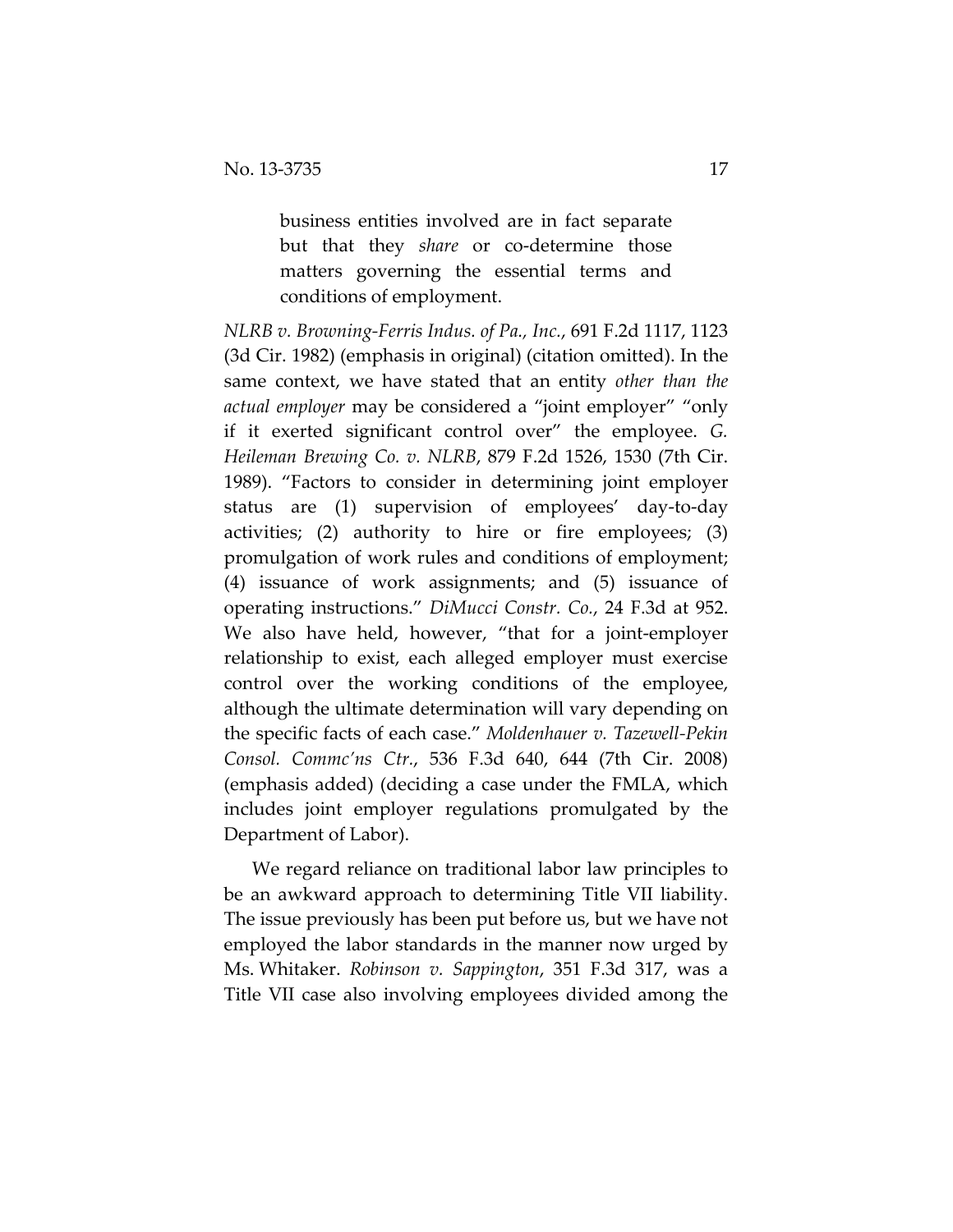state and county and in which the plaintiff alleged joint employment by the county and the state. Her harasser, a state court judge, was clearly an employee of the state. She sued various state officials in their official capacities, and she also sued the county. In addressing the issue, we noted:

> [T]here is at least a preliminary question of who, or what entity, is the proper defendant with respect to Ms. Robinson's Title VII action. It is only the employee's employer who may be held liable under Title VII. We explained in *Williams* [*v. Banning*, 72 F.3d 552, 553 (7th Cir. 1995),] that the term "employer" as used in Title VII is a statutory expression of traditional principles of respondeat superior liability. In the context of a sexual harassment claim, the employee's employer usually is that of the harassing supervisor, and thus it is rational and consistent with standard agency principles to impute liability to the employer based on the actions of the supervisory employee.

> In the present case, there is no question that [the defendants] are employees of the State of Illinois. As such, any harassment inflicted by them on lower-level state employees under their direction can be imputed to the State of Illinois.

*Id.* at 332 n.9 (citation omitted). With respect to whether the defendant county could face liability for the actions of the state-employed judge, we noted that the plaintiff had put forward such a claim, but we found it unnecessary to resolve. *Id.* at 337–39.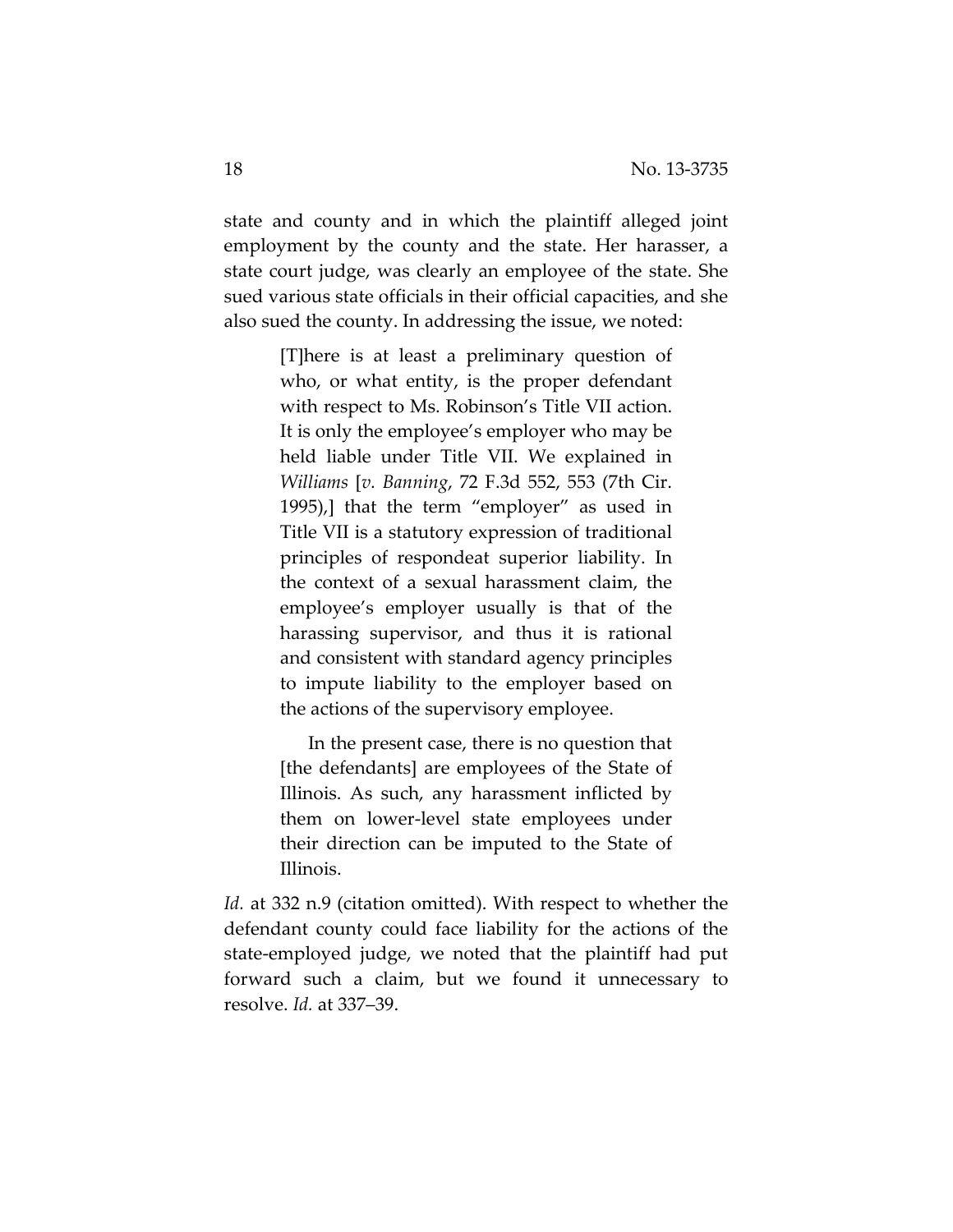$\overline{a}$ 

Some of our sister circuits have held explicitly that establishing a "joint employer" relationship does not create liability in the co-employer for actions taken by the other employer. *See Torres-Negrón v. Merck & Co.*, 488 F.3d 34, 41 n.6 (1st Cir. 2007) ("[J]oint-employer liability does not by itself implicate vicarious liability.…[A] finding that two companies are an employee's 'joint employers' only affects each employer's liability to the employee for their *own* actions, not for each other's actions…." (emphasis in original)); *see also id.* (citing *Virgo v. Riviera Beach Assoc.*, 30 F.3d 1350, 1359–63 (11th Cir. 1994), for the proposition that agency principles apply to determine liability of each company, even when a joint employer relationship has been found); *Llampallas v. Mini-Circuits, Lab, Inc.*, 163 F.3d 1236, 1244-45 (11th Cir. 1998) (finding no liability, regardless of the technical outcome of the joint employer inquiry, where the defendant entity had no involvement in the challenged employment action).<sup>[20](#page-18-0)</sup>

This view finds support in the EEOC's own Compliance Manual. The relevant guidance addressing joint employment relationships suggests that the purpose of establishing joint employer status is to make an entity other than the principal employer liable for conduct relating to a specific employee. Written for the specific context of temporary employment agencies sending employees to

<span id="page-18-0"></span><sup>20</sup> Another circuit explicitly has reserved the question. *See Sandoval v. City of Boulder, Colorado*, 388 F.3d 1312, 1324 n.4 (10th Cir. 2004) ("Because we find no joint employer relationship we need not reach the question of what the scope of one joint employer's vicarious liability would be for actions of its partner in which it did not participate or over which it had limited or no control.").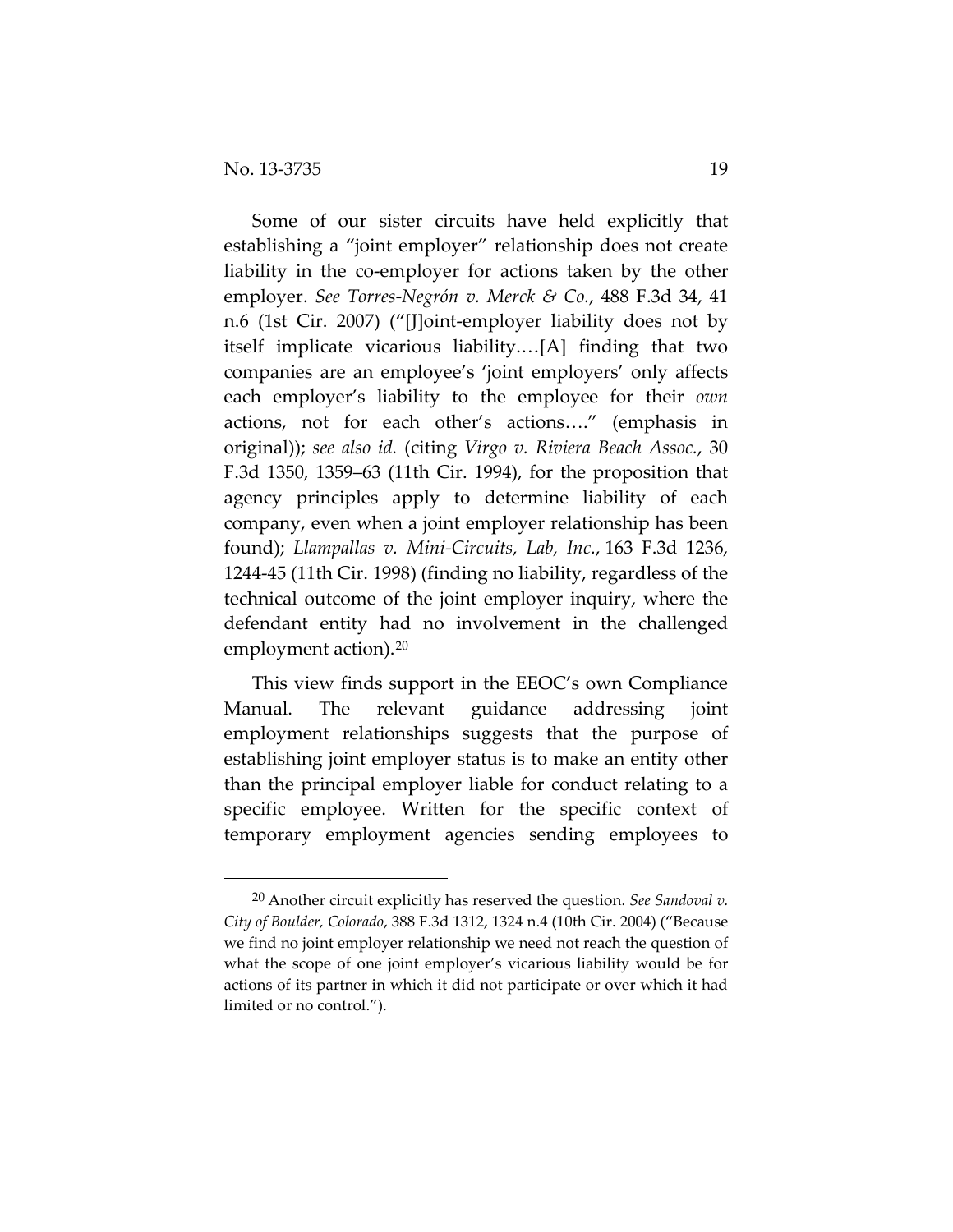clients, the guidance specifically addresses whether, when the firm and client qualify as joint employers, the firm can be responsible for discriminatory actions taken by the client. It concludes:

> The firm is liable *if it participates* in the client's discrimination. For example, if the firm honors its client's request to remove a worker from a job assignment for a discriminatory reason and replace him or her with an individual outside the worker's protected class, the firm is liable for the discriminatory discharge. The firm also is liable if it *knew or should have known about the client's discrimination and failed to undertake prompt corrective measures within its control*.

EEOC, No. 915.002, Enforcement Guidance: Application of EEO Laws to Contingent Workers Placed by Temporary Employment Agencies and Other Staffing Firms, at 2260 (1997) (emphasis added). We have no reason to depart from the course set by the other circuits and the view expressed by the agency charged with the administration of the statute.[21](#page-19-0)

<span id="page-19-0"></span><sup>&</sup>lt;sup>21</sup> The secondary literature confirms the general purpose of joint employer liability as bringing another entity under the statute. *See* Barbara Lindemann & Paul Grossman, *Employment Discrimination Law* 1312 (3d ed. 1996) (noting that the joint employer "theory generally is used to obtain jurisdiction over a company that is unrelated to the employer-in-fact but which exercises sufficient day-to-day control over a charging party's work to be treated as a co-employer of the charging party").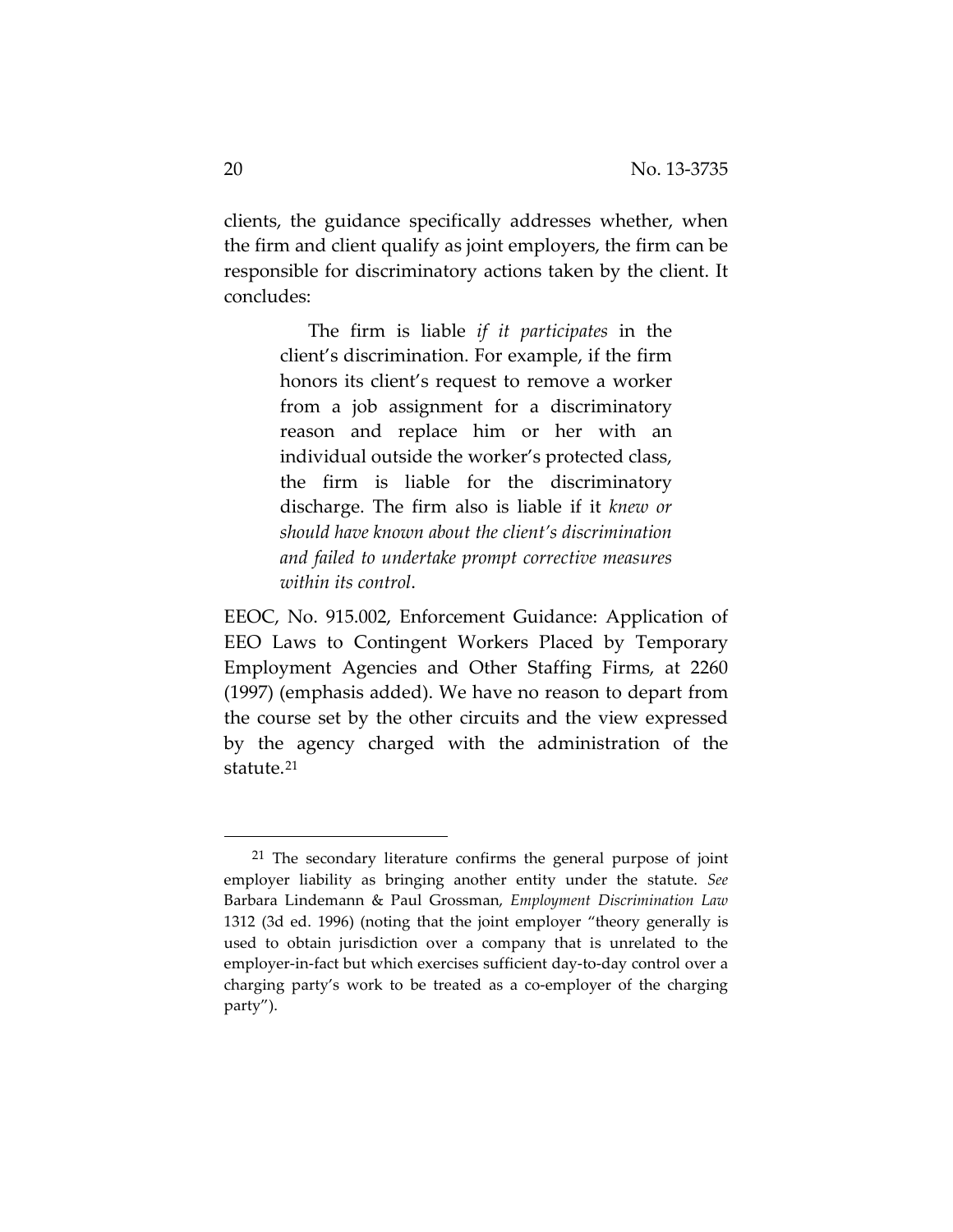Here, nothing in the record suggests that the County participated in the alleged discriminatory conduct or failed to take corrective measures within its control. The use of the joint-employer device here is an attempt to obtain relief for alleged State-employee misconduct despite the State's immunity under the ADA, *see generally Bd. of Trs. of Univ. of Alabama v. Garrett*, 531 U.S. 356, 374 (2001), and despite Ms. Whitaker's delayed and unsuccessful attempt to re-add the State as a defendant with new claims under the Rehabilitation Act.

## **C.**

Ms. Whitaker also asks that we review the district court's decision that her reasonable accommodation claims were barred because she had failed to raise them in her original EEOC complaint. We begin by examining the principles that must govern our decision.

An ADA plaintiff must file a charge with the EEOC before bringing a court action against an employer. 42 U.S.C. § 12117(a) (incorporating multiple sections, including 42 U.S.C.  $\S 2000e-5(e)(1)$  and  $(f)(1)$ ). "[A] plaintiff is barred from raising a claim in the district court that had not been raised in his or her EEOC charge unless the claim is reasonably related to one of the EEOC charges and can be expected to develop from an investigation into the charges actually raised." *Green*, 197 F.3d at 898; *see also Rush v. McDonald's Corp.*, 966 F.2d 1104, 1110 (7th Cir. 1992) ("An aggrieved employee may not complain to the EEOC of only certain instances of discrimination, and then seek judicial relief for different instances of discrimination."). We have said that in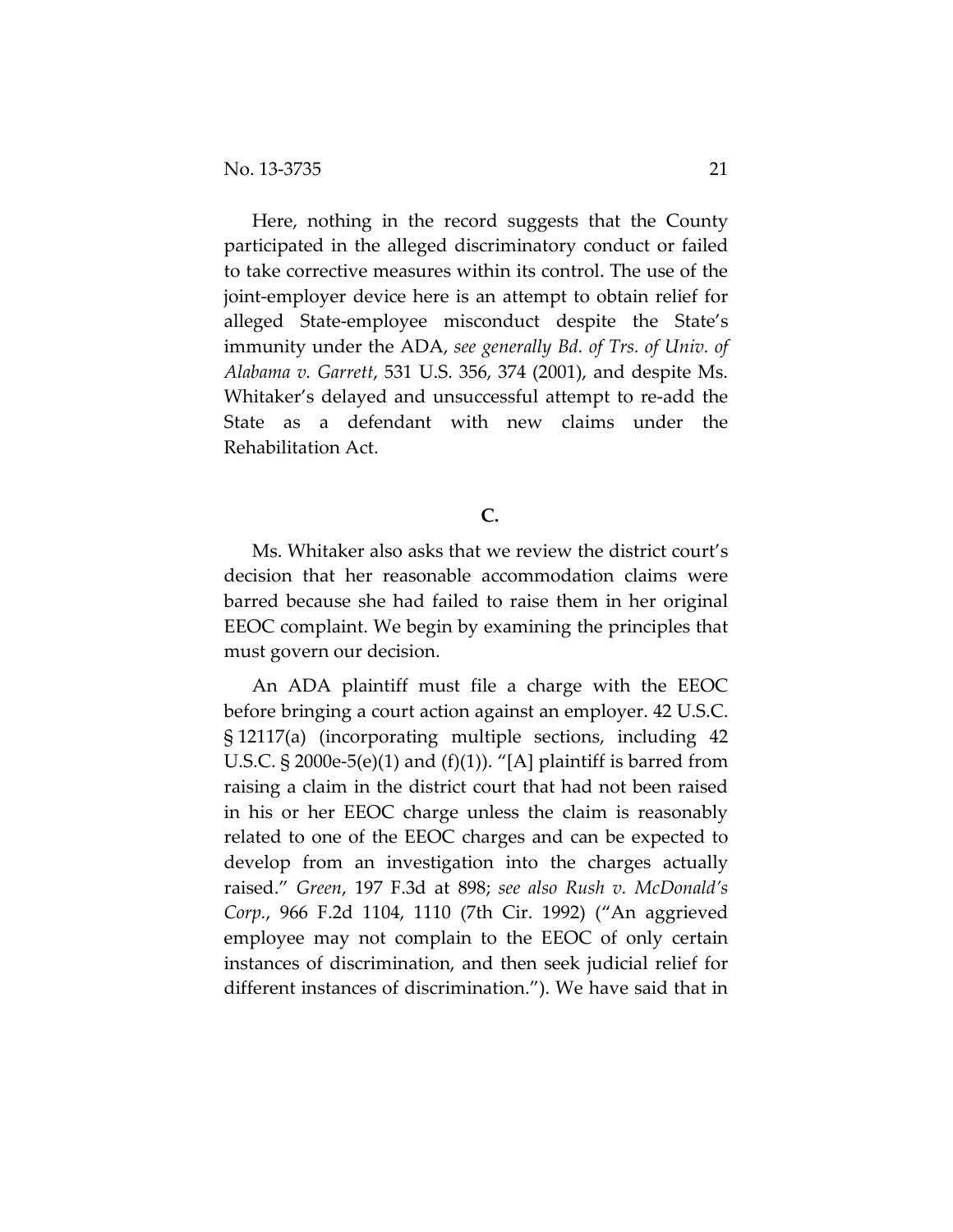order for claims to be reasonably related to one another, there must be "a factual relationship between them." *Cheek v. W. & S. Life Ins. Co.*, 31 F.3d 497, 501 (7th Cir. 1994). This means that the EEOC charge and the complaint must, at minimum, "describe the *same conduct* and implicate the *same individuals*." *Id.* (emphasis in original). With these principles in mind, we turn to the situation now before us.

Ms. Whitaker's charge read:

I have been out on a medical leave of absence since September 1, 2010. In a letter dated October 25, 2010 I was notified by Vanessa Robertson, Deputy Director of MILES, that I would be terminated if I failed to return to work by November 8, 2010. I am unable to return at that time due to medical reasons. I believe that I have been discharged on the basis of my disability in violation of Title I of the Americans with Disabilities Act of 1990.[[22\]](#page-21-0)

The district court, and the County, rely exclusively on *Green*, 197 F.3d 894, in which we stated:

> [A] failure to accommodate claim is separate and distinct from a claim of discriminatory treatment under the ADA. In fact, the two types of claims are analyzed differently under the law. Therefore, they are not like or reasonably related to one another, and one cannot expect a failure to accommodate claim to develop from an investigation into a claim

<span id="page-21-0"></span><sup>22</sup> R.64-1 at 54.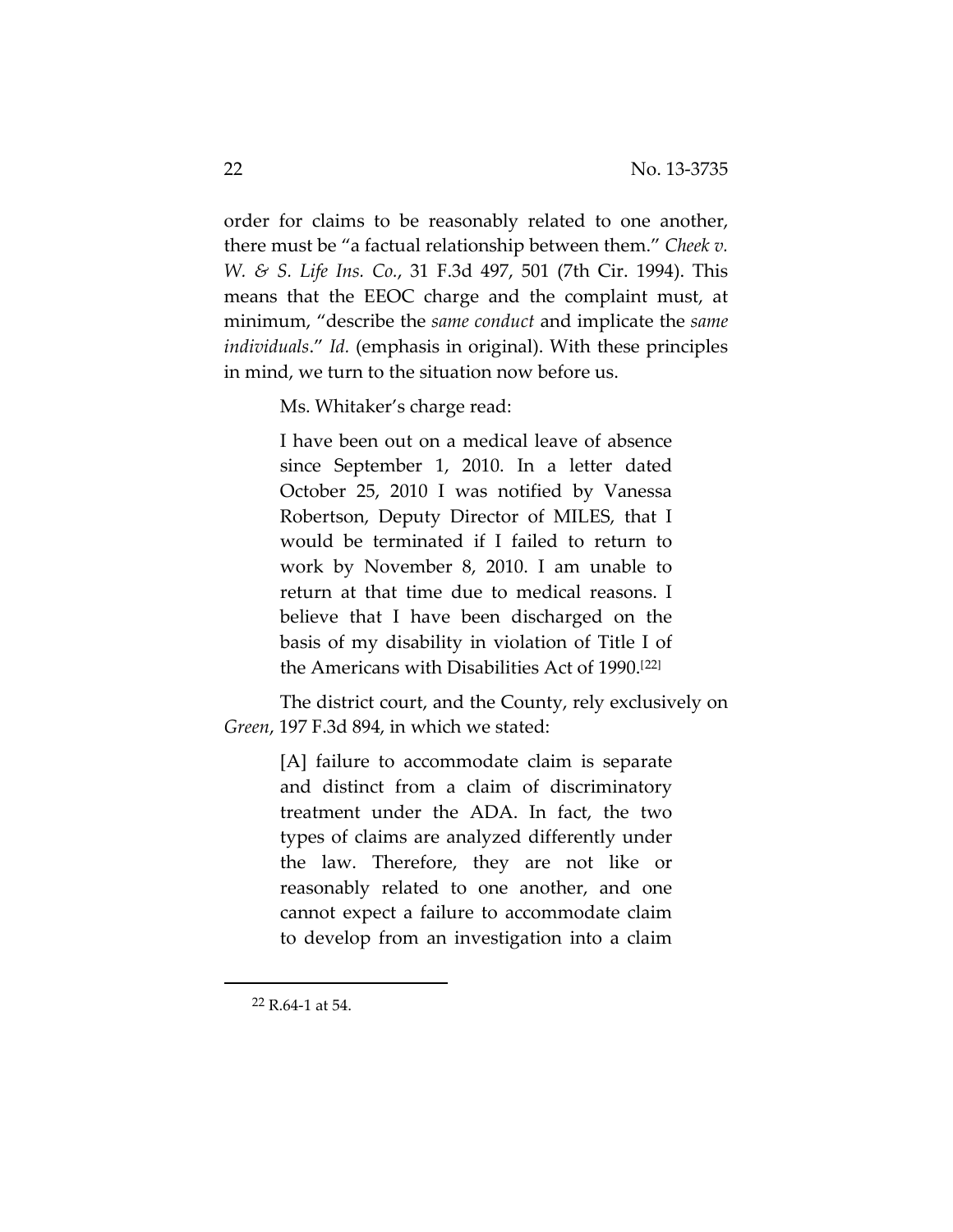that an employee was terminated because of a disability.

Id. at 898 (internal citations omitted).

The EEOC, appearing as amicus curiae, suggests, at least obliquely, that some of the language in these cases is more rigid than appropriate if that language is to be read as stating a general proposition of law rather than a commentary on the factual circumstances in *Green.* It takes no issue with our statement in *Green* that a claim not raised in an EEOC charge can be raised in the district court only if that claim "'is reasonably related to one of the EEOC charges and can be expected to develop from an investigation into the charges actually raised.'"[23](#page-22-0) In the EEOC's view, there can be cases where a discriminatory termination claim can be so closely related to a reasonable accommodation claim that it would be appropriate to consider an unstated reasonable accommodation claim along with a stated discriminatory discharge claim. In its view, in *Green,* there was no factual connection between the discharge for various forms of employee misconduct and the employee's requests for working conditions suitable to her disability. Here, by contrast, suggests the EEOC, an investigation of the wrongful termination claim inevitably would address her requests for an extension for her leave, and the summary judgment record supports that it did.<sup>[24](#page-22-1)</sup>

<span id="page-22-1"></span><span id="page-22-0"></span><sup>&</sup>lt;sup>23</sup> Br. of the EEOC as Amicus Curiae Supporting Appellant at 6 (quoting *Green v. Nat'l Steel Corp., Midwest Div.*, 197 F.3d 894, 898 (7th Cir. 1999)).

<sup>24</sup> *See* R.64-1 at 55.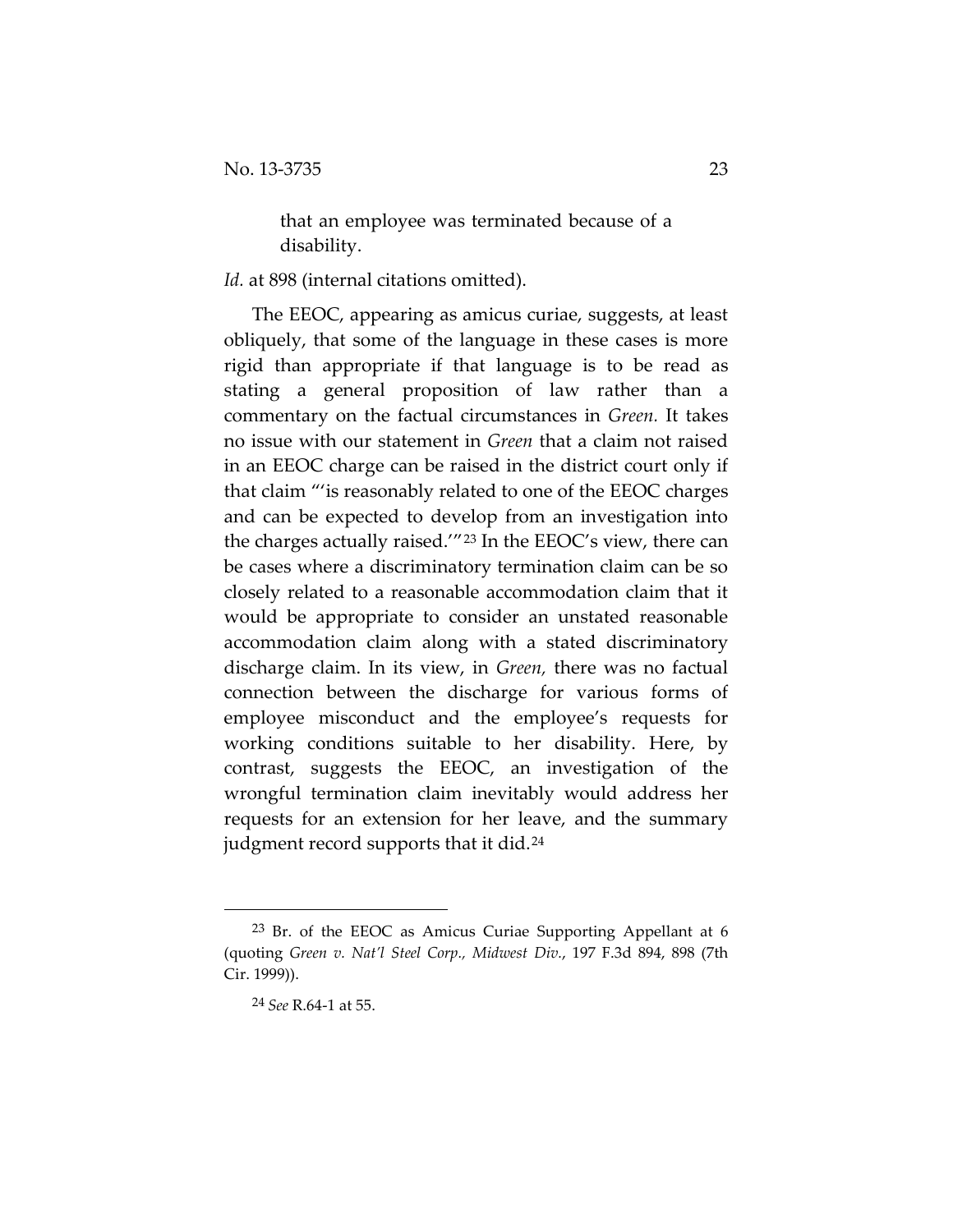Given our determination, earlier in this opinion, that the County cannot be held liable for the personnel actions of the State, this case presents no occasion for us to determine whether Ms. Whitaker's accommodation claims concerning additional leave, denied by *State* employees, can be considered even though they were not raised in the EEOC complaint. Any refinement of our approach to *Green* must therefore await a case in which the issue is necessary for decision.[25](#page-23-0)

We now turn to Ms. Whitaker's other accommodation claim. She points to the DHS letter of November 15, 2010, informing her of her imminent discharge. In that letter, DHS recites that, if she is in fact terminated, she would be referred to Sue Chase, the Job Accommodations Coordinator for Milwaukee County. According to the letter,

> Ms. Chase will work[] with individuals with severe disabilities to seek alternative civil service positions in Milwaukee county governments through an alternative certification process provided by the DECA program. Employees who have permanent medical restrictions are referred to this program[ and] are placed on a medical leave of absence for up to six months by the departments. This period is used by the Job Accommodation Coordinator to work with county central Human Resources to locate placement for the affected staff. If no job

<span id="page-23-0"></span><sup>25</sup> We appreciate the EEOC's assistance in our consideration of this case.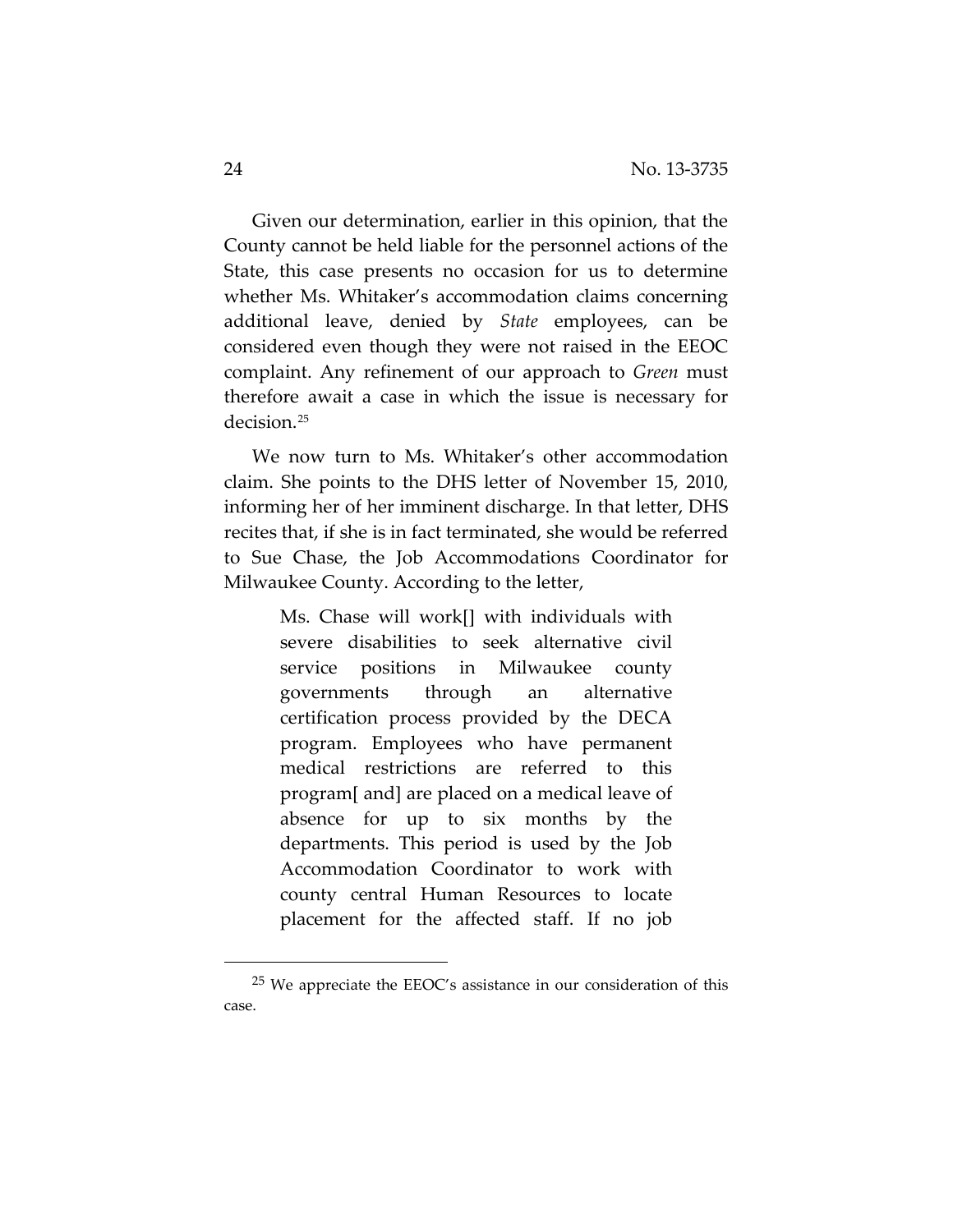placement is possible at the end of the six months, then the department moves forward with separation from employment through the Personnel Review Board.[[26](#page-24-0)]

Ms. Whitaker claims that, because this referral and new placement never materialized, the County ought to be held responsible for a failure to accommodate her disability.

Like her claims that DHS should have granted her an extension of leave, this claim was not raised in her EEOC charge, but was raised and preserved adequately at each stage of her federal court litigation. At first glance, this claim might appear to present the situation to which the EEOC invites our attention. Here, it might be argued, the offer of accommodation is inextricably linked to the discharge and therefore certainly within the expected purview of an EEOC investigation of the discharge. Several factors militate against such a characterization. First, we think that the referral described in the letter contemplated *post-termination*  assistance to Ms. Whitaker. Second, any failure to make the referral on the part of DHS is, for the reasons we have already discussed, not properly before us since DHS is not, at this point, a party to this litigation. Finally—and most importantly—the officer of County government responsible for the administration of this program has stated by affidavit, submitted in support of summary judgment, that Ms. Whitaker was not referred to the program and, furthermore, that, even if she had been referred, the program had no authority to transfer an employee who was part of

<span id="page-24-0"></span><sup>26</sup> R.64-1 at 66–67.